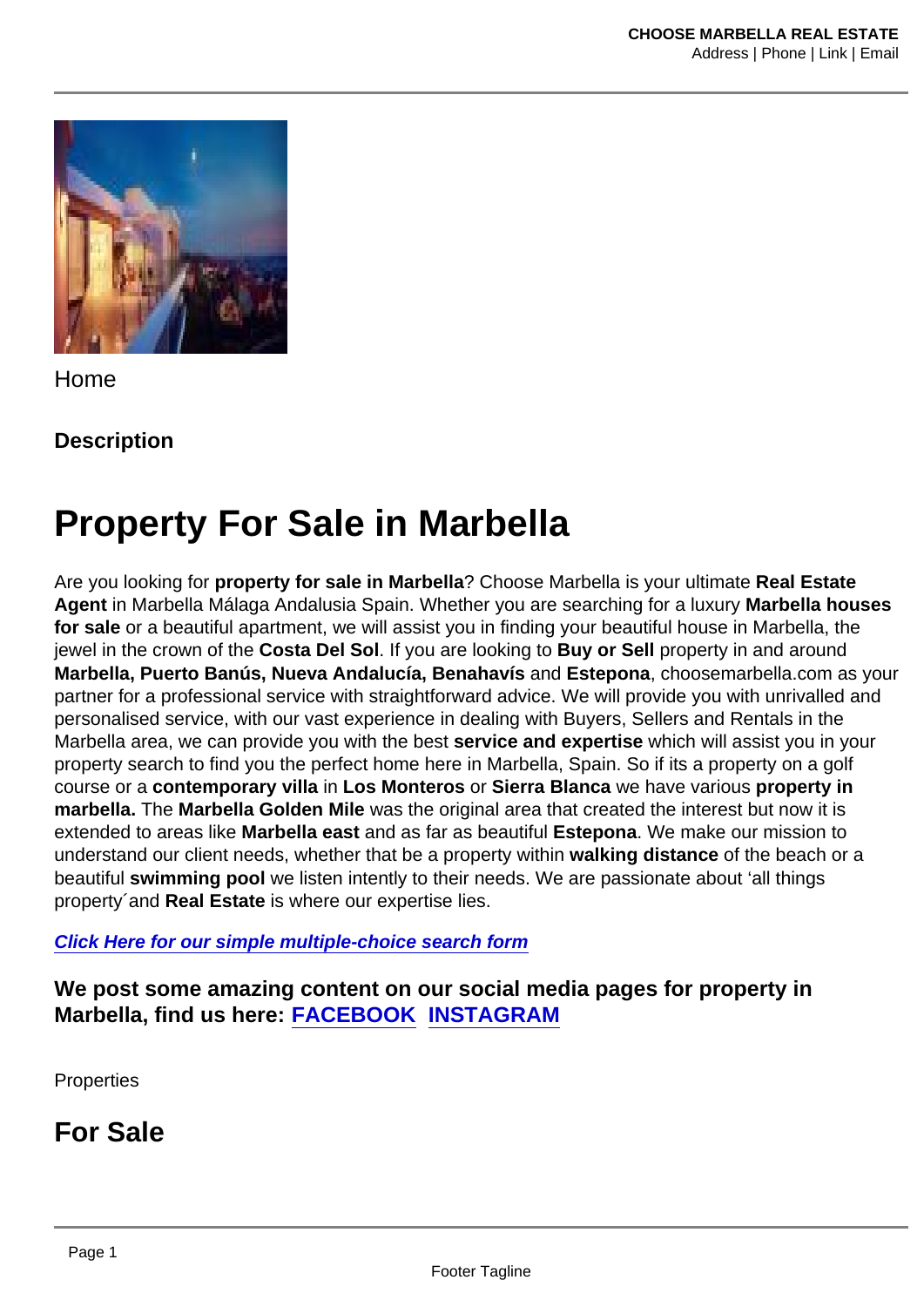Check out our latest properties for sale in Marbella.

[View Property](https://choosemarbella.com/property/villa-don-pedro-estepona/)  Villa to reform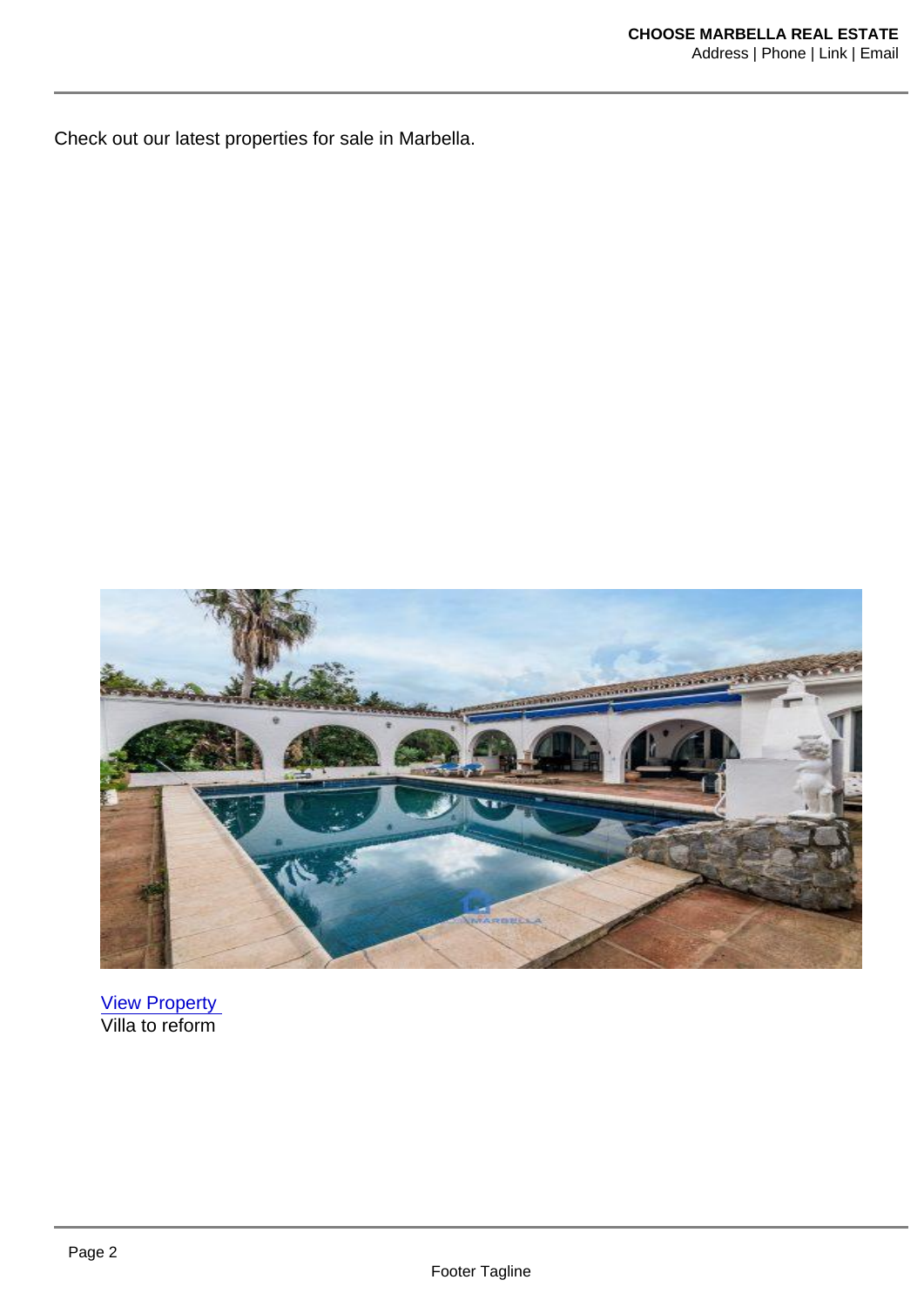#### [Villa Don Pedro Estepona](https://choosemarbella.com/property/villa-don-pedro-estepona/)

Villa located in Don Pedro Estepona for sale. Situated on a large plot of 1,400m2 and located in the…

Bedrooms

4 **Bathrooms** 

4 Area

300 m2 For Sale

€595,000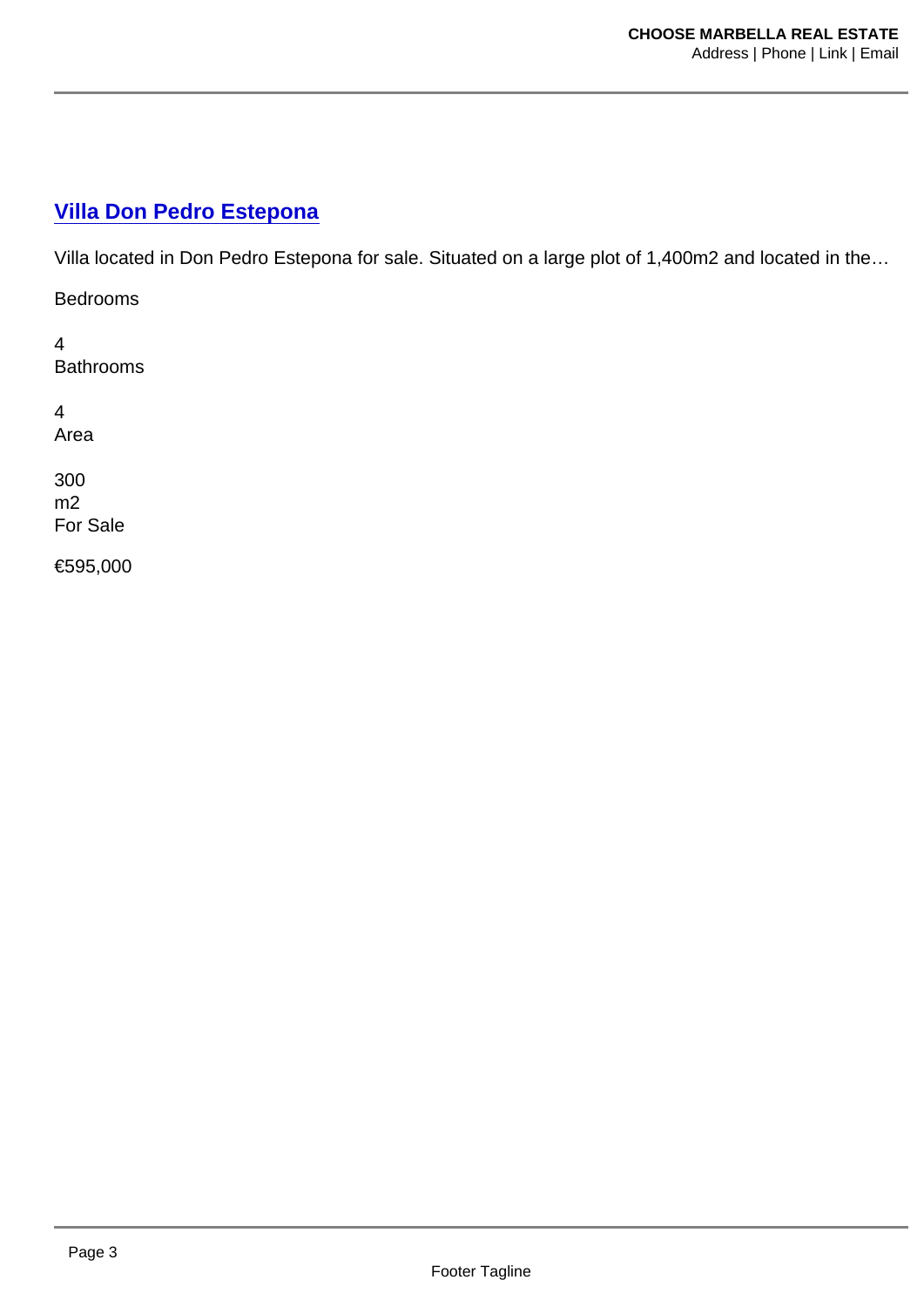[View Property](https://choosemarbella.com/property/villa-for-sale-bahia-de-marbella/)  Luxury property

#### [Villa for sale Bahia de Marbella](https://choosemarbella.com/property/villa-for-sale-bahia-de-marbella/)

Villa for sale Bahia de Marbella An ultramodern villa for sale in Bahia de Marbella located in the most…

Bedrooms

5 Bathrooms

6 Area

1557 m2 For Sale

€7,900,000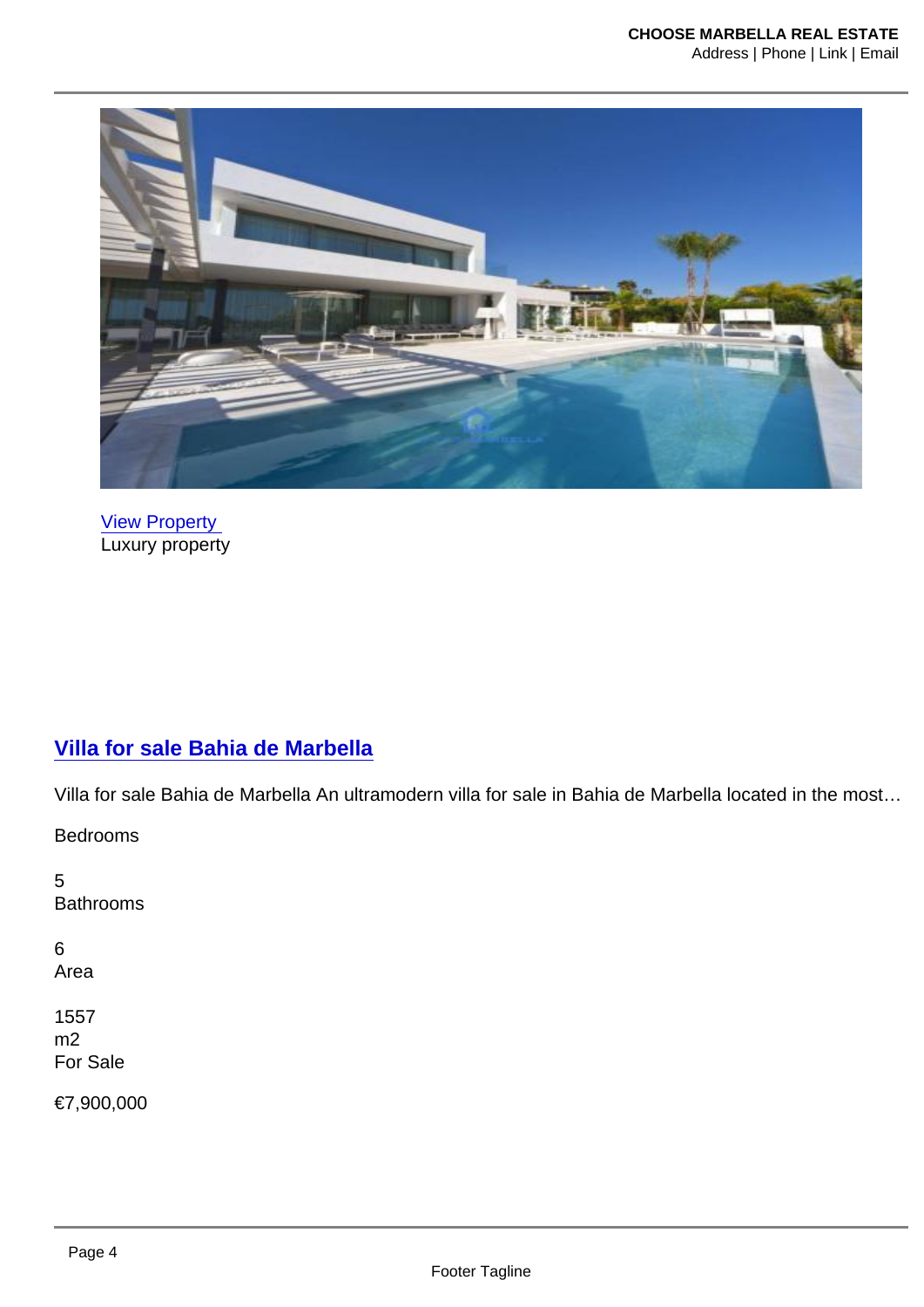[View Property](https://choosemarbella.com/property/bahia-de-estepona-3-bedroom-penthouse/)  Beachfront property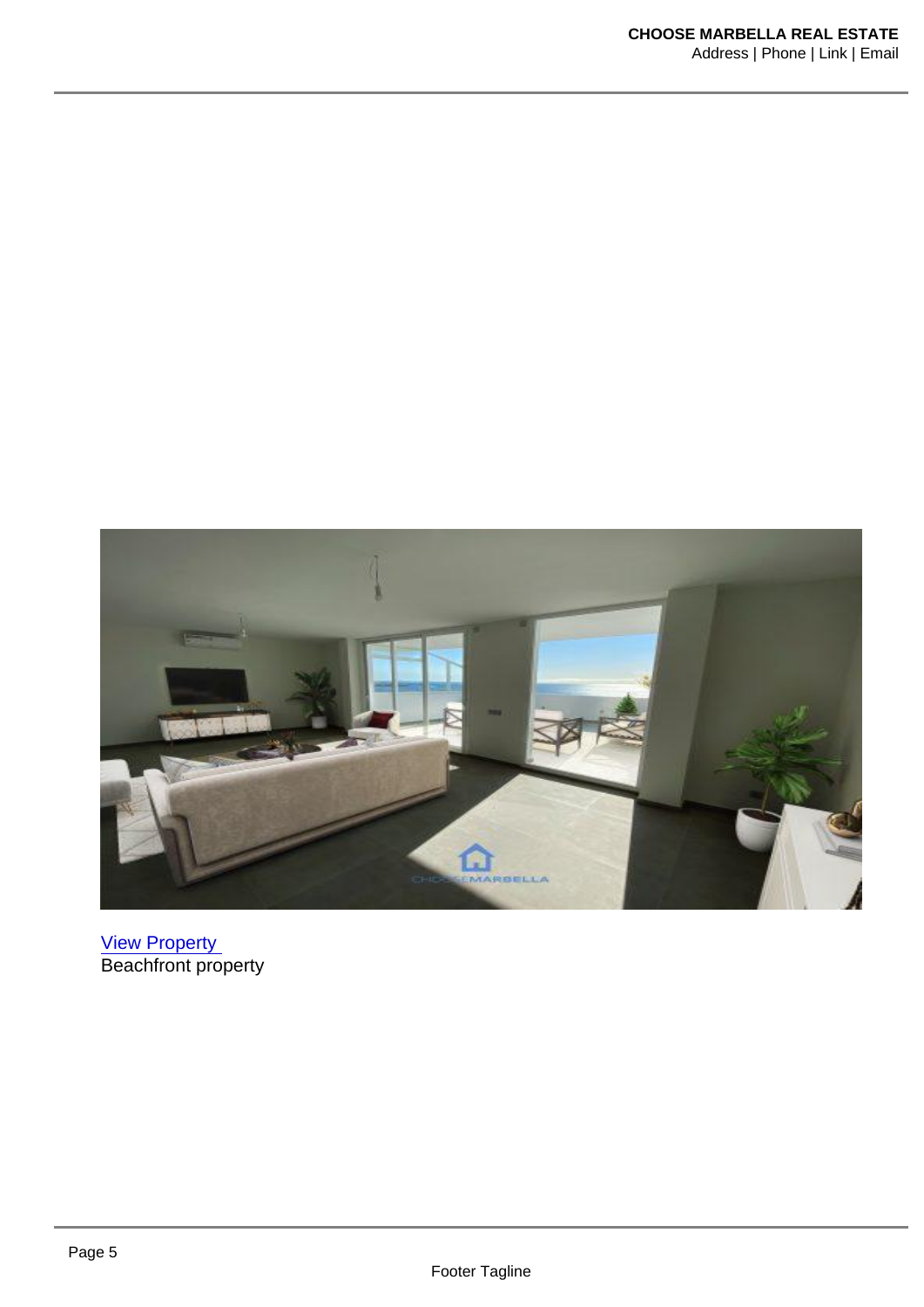#### [Bahia de Estepona 3 Bedroom Penthouse](https://choosemarbella.com/property/bahia-de-estepona-3-bedroom-penthouse/)

Bahia de Estepona 3 Bedroom Penthouse We are proud to present to you this fully refurbished 3 bedroom Penthouse…

Bedrooms

3 Bathrooms

2.5 Area

151 m2 For Sale

€695,000

#### [1](https://choosemarbella.com/wp-admin/admin-ajax.php) [2](https://choosemarbella.com/wp-admin/admin-ajax.php?paged=2) [3](https://choosemarbella.com/wp-admin/admin-ajax.php?paged=3) [4](https://choosemarbella.com/wp-admin/admin-ajax.php?paged=4) [Next](https://choosemarbella.com/wp-admin/admin-ajax.php?paged=2) [Last](https://choosemarbella.com/wp-admin/admin-ajax.php?paged=63)

**Properties** 

# For Rent

Check out our latest properties for rent.

22 For Rent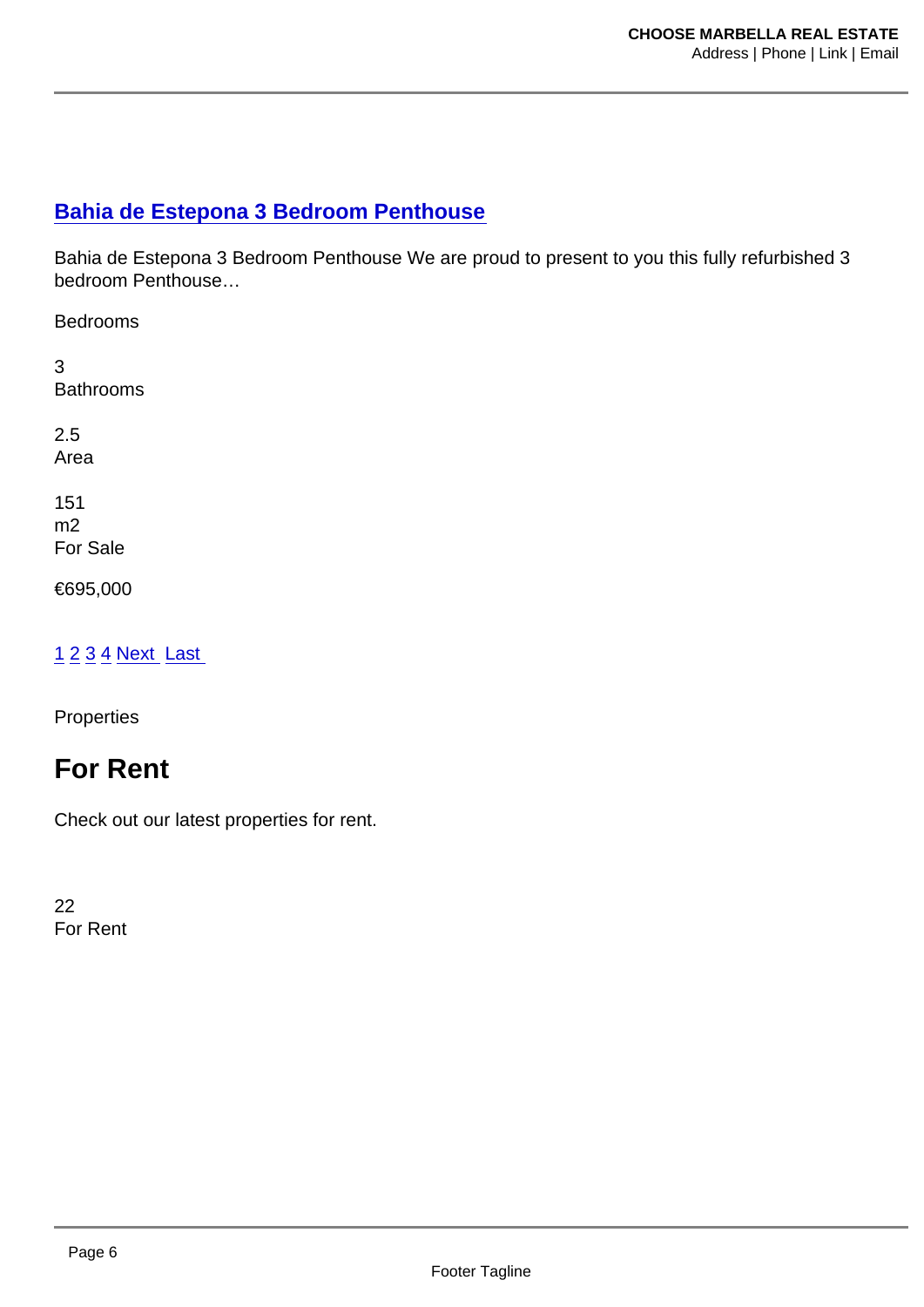### [Luxury Villa to rent Los Flamingos Benahavis](https://choosemarbella.com/property/luxury-villa-to-rent-los-flamingos-benahavis/)

Added: June 23, 2021 Bedrooms

8 Bathrooms

8 For Rent

€15,400 Per Week

22 For Rent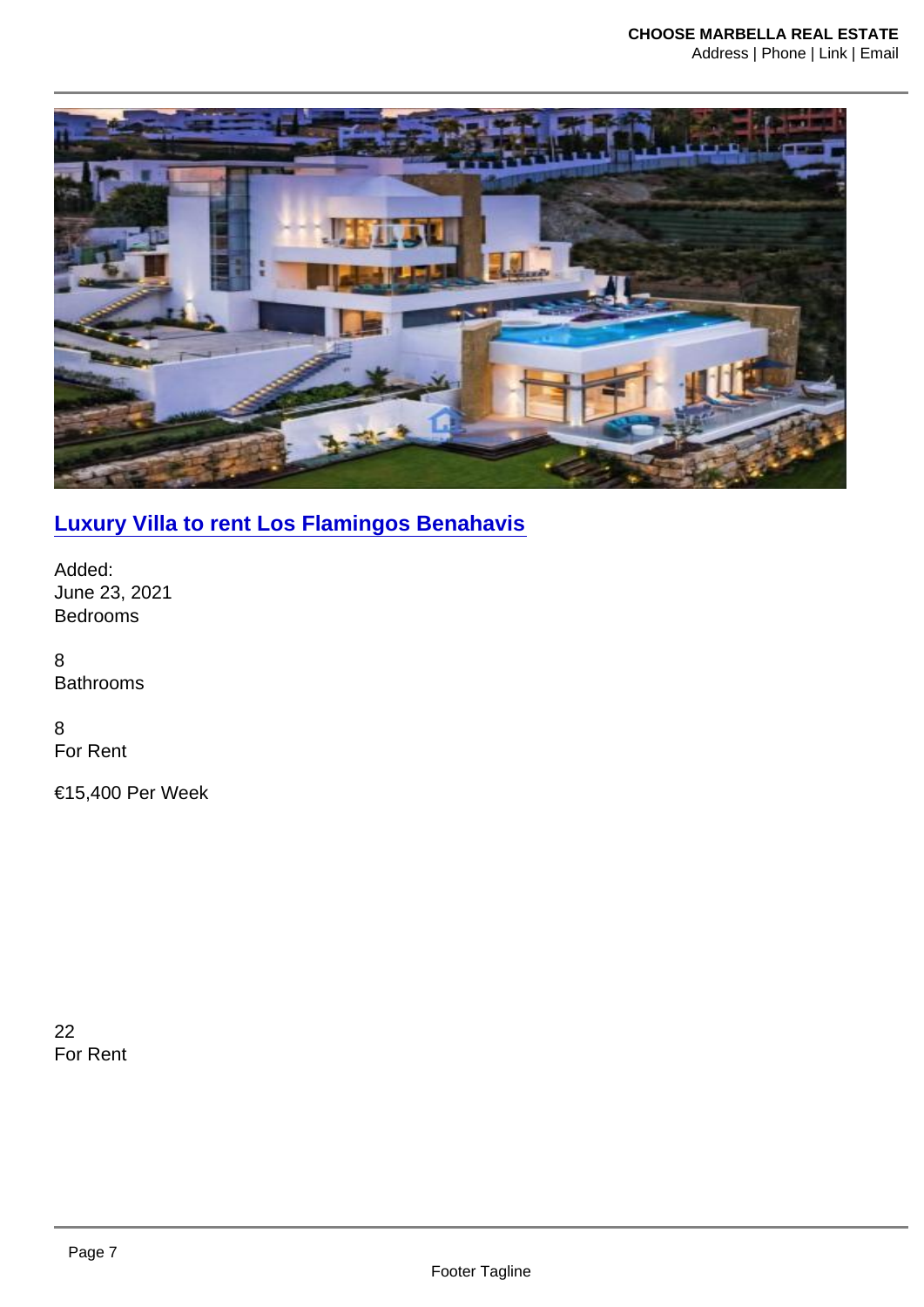### [Luxury Villa to rent Puerto Banus](https://choosemarbella.com/property/luxury-villa-to-rent-puerto-banus/)

Added: June 23, 2021 Bedrooms

7 Bathrooms

7 For Rent

€14,000 Per Week

31 For Rent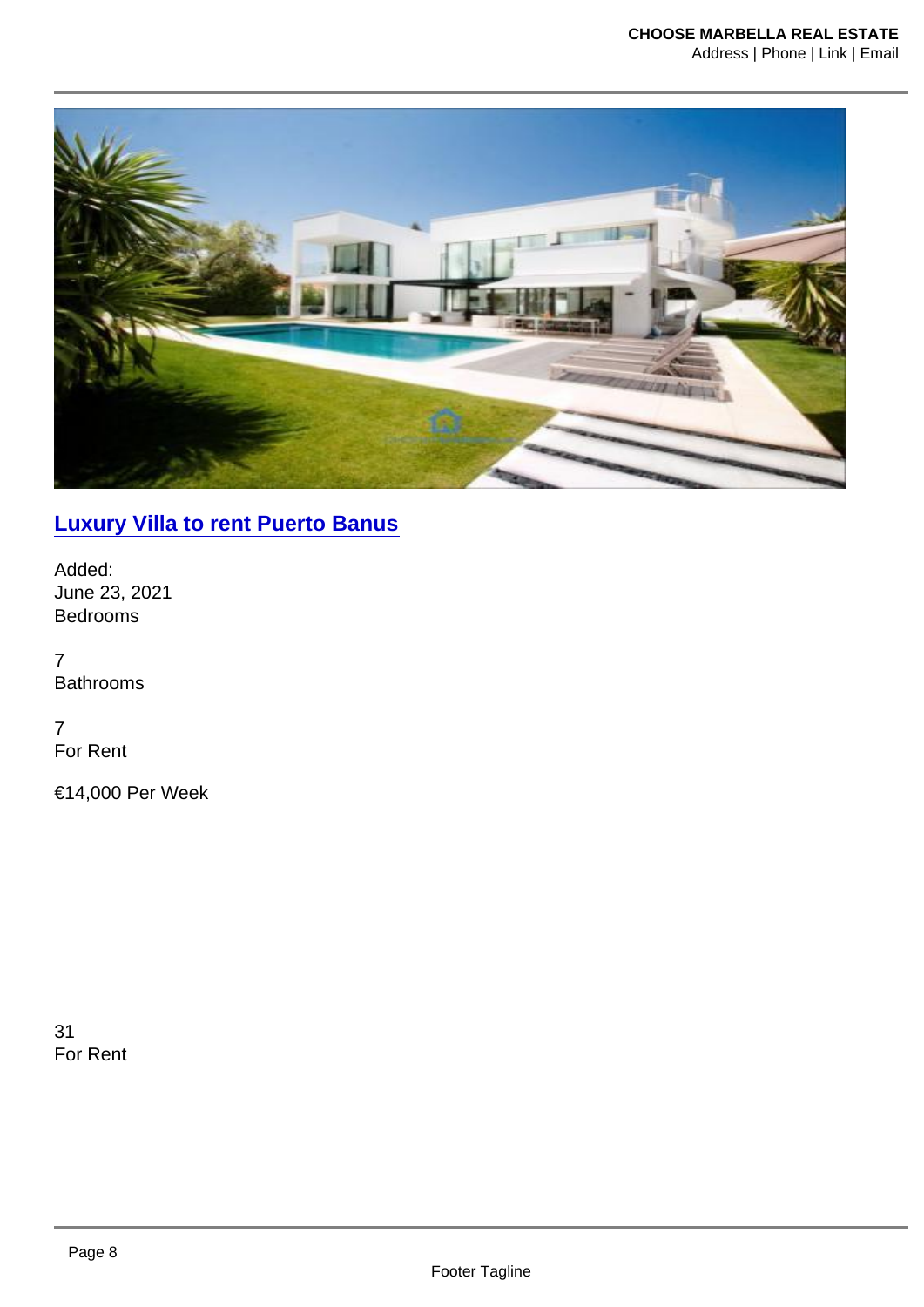### [Luxury Villa to rent, Nueva Andalucia](https://choosemarbella.com/property/luxury-villa-to-rent-nueva-andalucia/)

Added: June 23, 2021 Bedrooms

5 Bathrooms

5 For Rent

€10,500 Per Week

Contact Us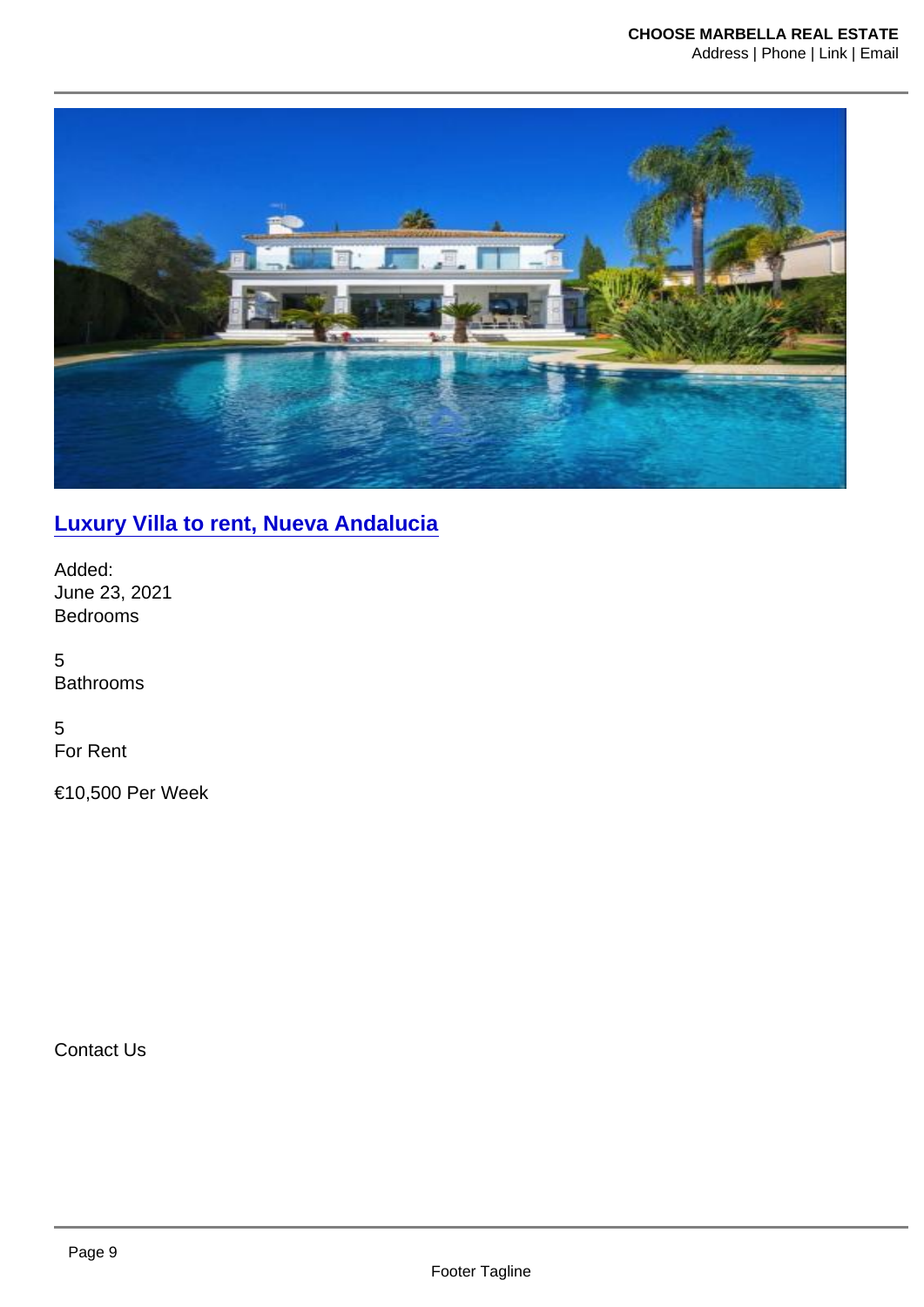Looking to Buy a new property or Sell an existing one? Choose Marbella provides you with highly experienced and professional advice to guide you through the process of buying a Real Estate in Marbella.

**[Contact](https://choosemarbella.com/contact-us/)** [Browse Properties](https://choosemarbella.com/properties-search/)

Check out

# Featured Properties

View our featured properties in Marbella.

At Choose Marbella we have our our finger on the pulse of the market. If your looking for [villas for](https://choosemarbella.com/villas-for-sale-in-marbella/)  [sale in marbella](https://choosemarbella.com/villas-for-sale-in-marbella/) or marbella houses for sale we are constantly looking for the best value properties for our clients. Why not task us to use our contacts and resources to find exactly what you are looking for.

[New villa for sale Valle Romano](https://choosemarbella.com/property/new-villa-for-sale-valle-romano/)

Added: February 4, 2022 Bedrooms

 $\overline{\mathbf{A}}$ Bathrooms

4

Area

247

New villa for sale Valle Romano We are delighted to offer this…

For Sale

€1,499,000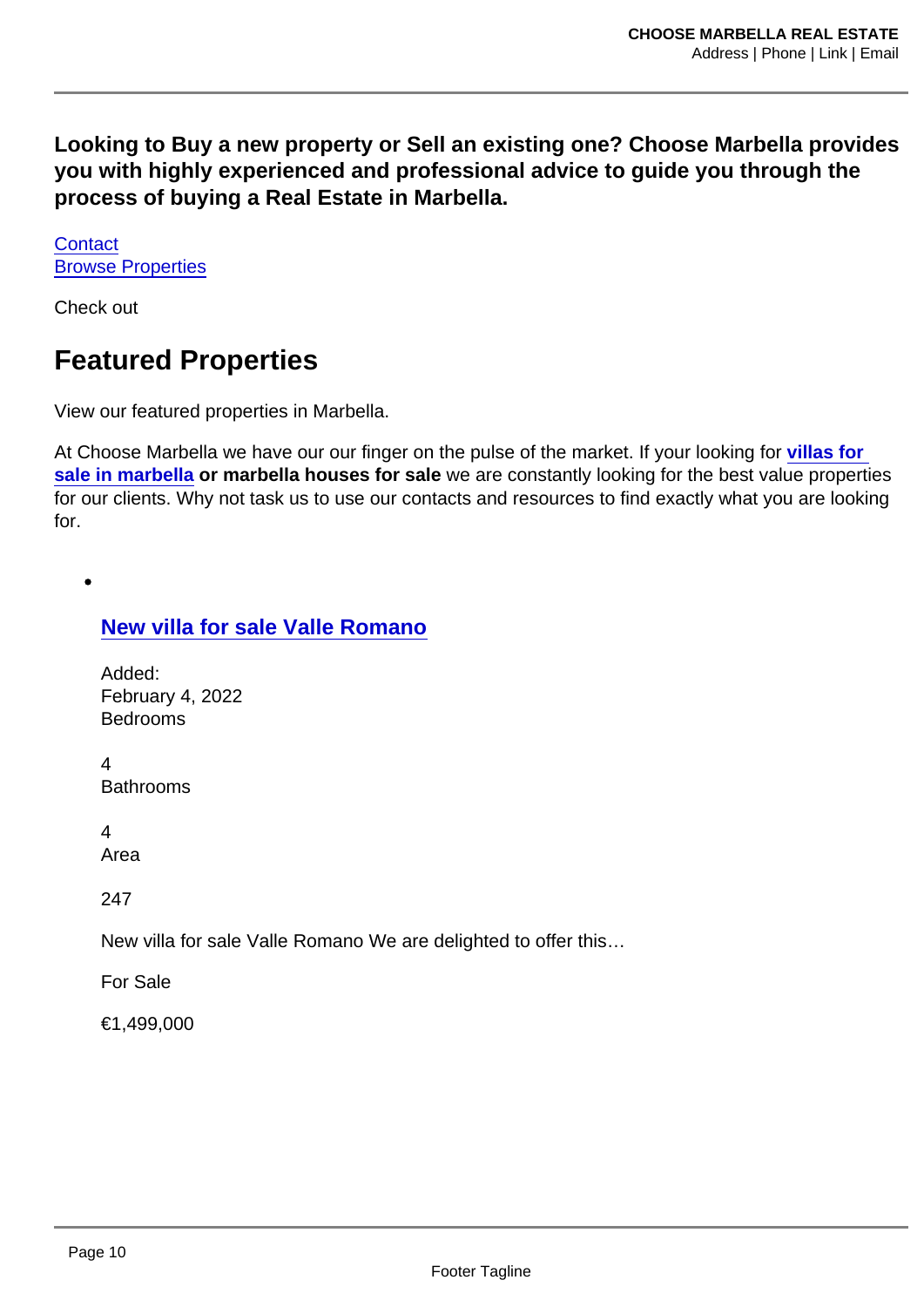[Two villas for sale Marbella Hill Club](https://choosemarbella.com/property/two-villas-for-sale-marbella-hill-club/)

Added: July 15, 2021 Bedrooms

10 Bathrooms

10 Area

2703 m2

LA ROTONDA VILLAS, MARBELLA HILL CLUB These 2 villas which can be purchased…

For Sale

€10,800,000

[Stunning villa for sale Nueva Andalucia](https://choosemarbella.com/property/stunning-villa-for-sale-nueva-andalucia/)

Added: June 22, 2021 Bedrooms

5 Bathrooms

3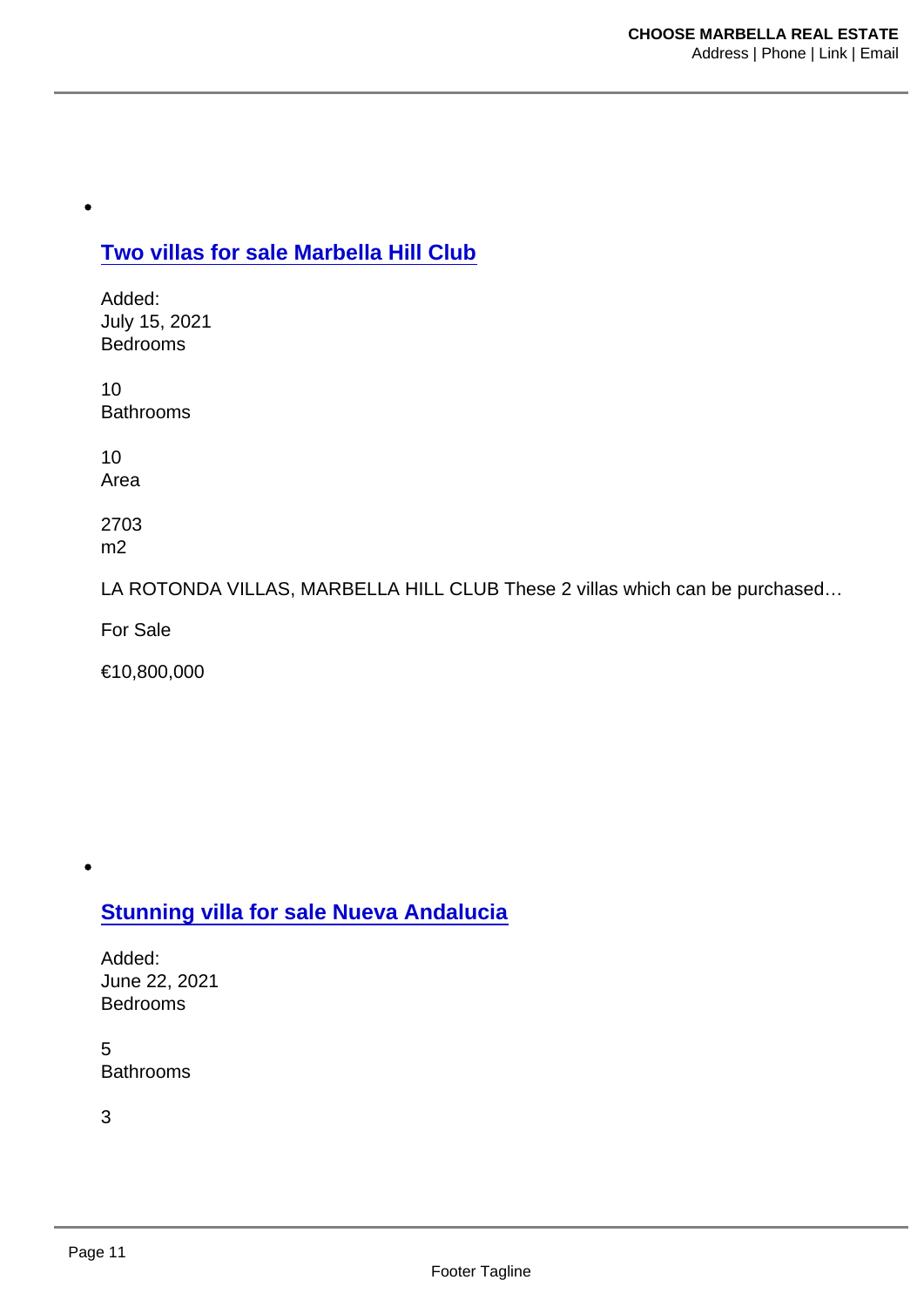Area

424 m2

With the most magnificent grounds and pool area, this home is a...

SOLD

€1,795,000

Meet Our

# Team

Get in touch with our professional real estate agents.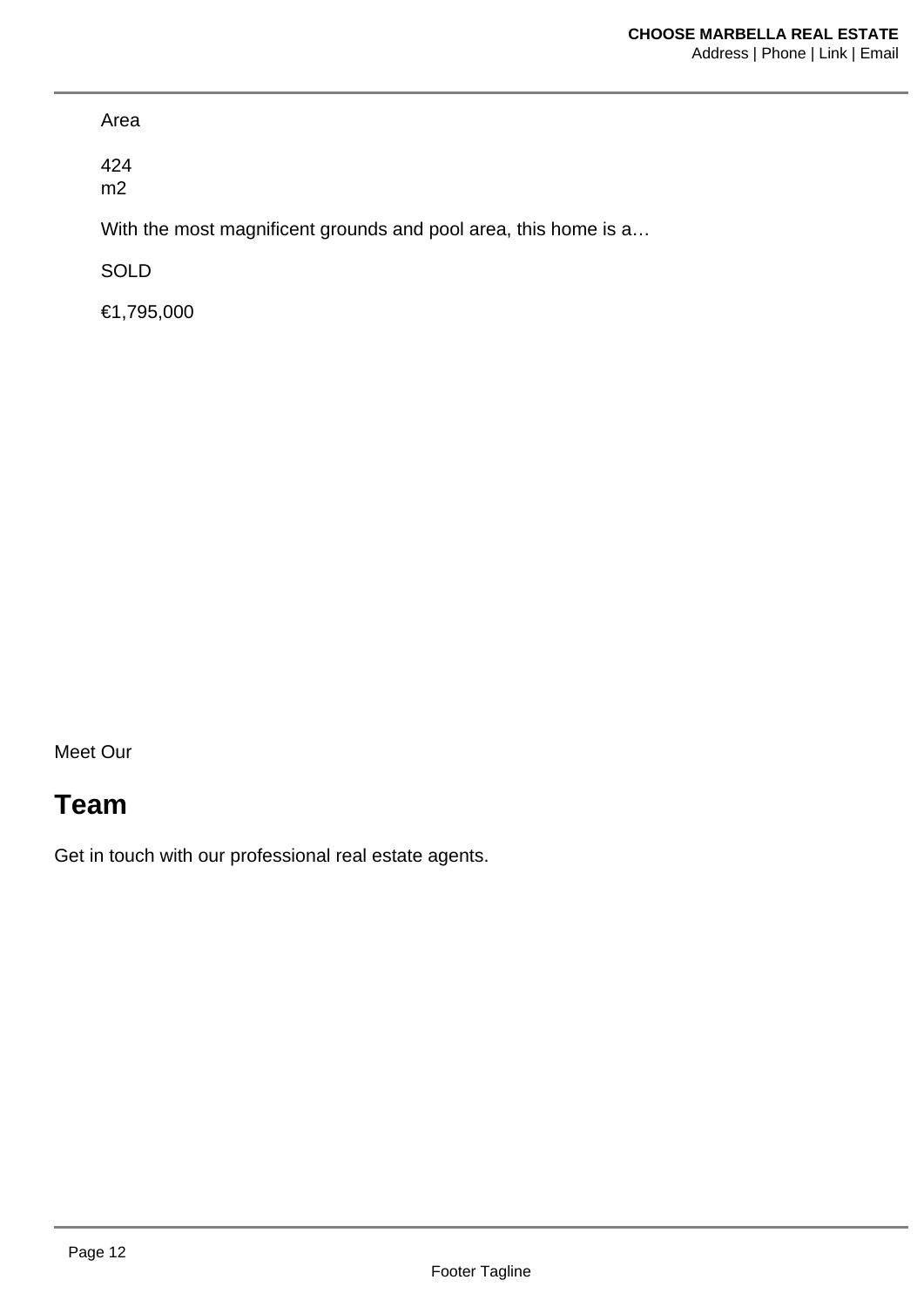[Daren Staples](https://choosemarbella.com/agent/daren-staples/)

[+34 711 01 67 35](tel:+34 711 01 67 35)

ds@choosemarbella.com

32

Listed Properties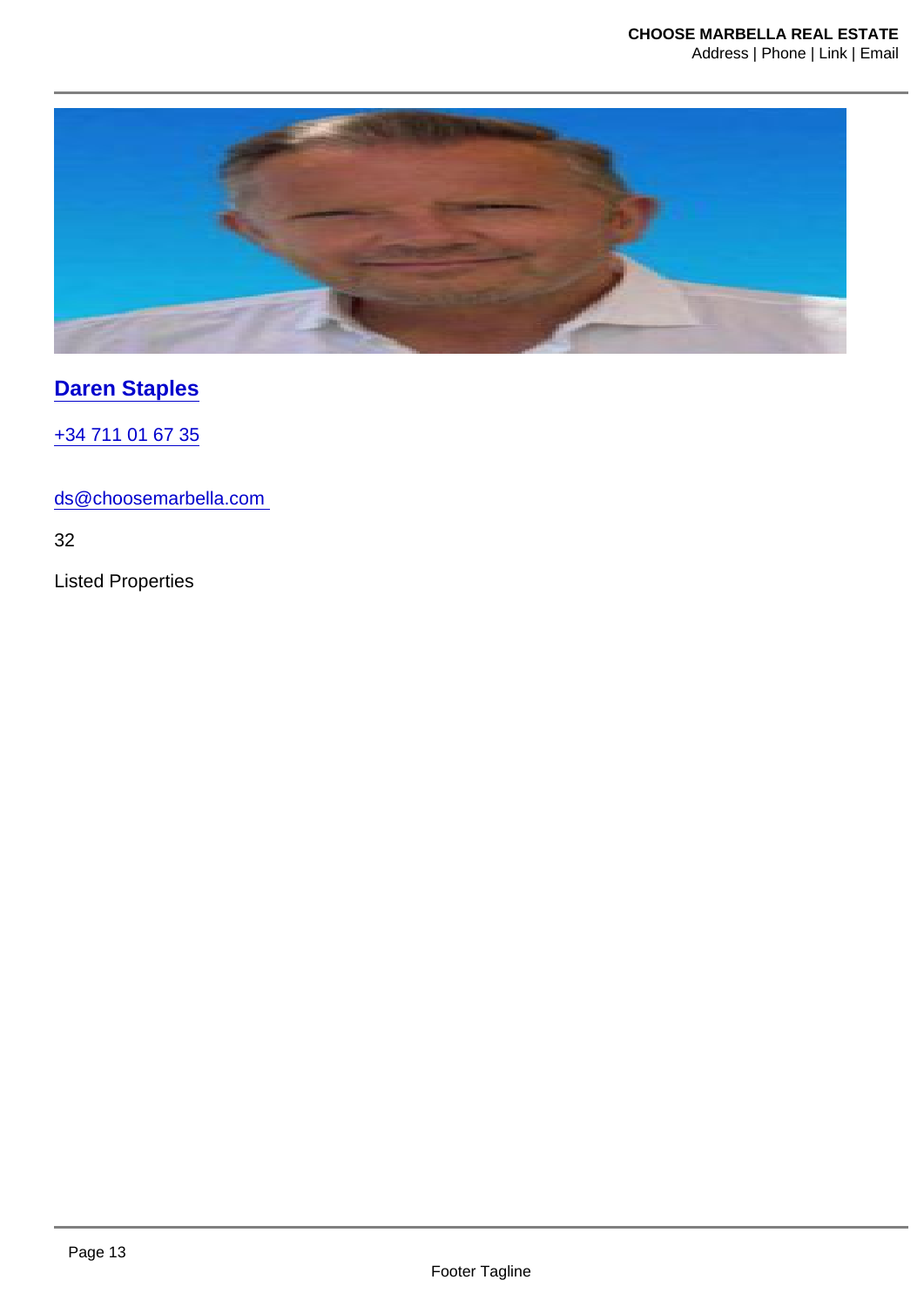[Claudia Kempson](https://choosemarbella.com/agent/claudia-kempson/)

[+ 34 711 01 67 35](tel:+ 34 711 01 67 35)

claudia@choosemarbella.com

38

Listed Properties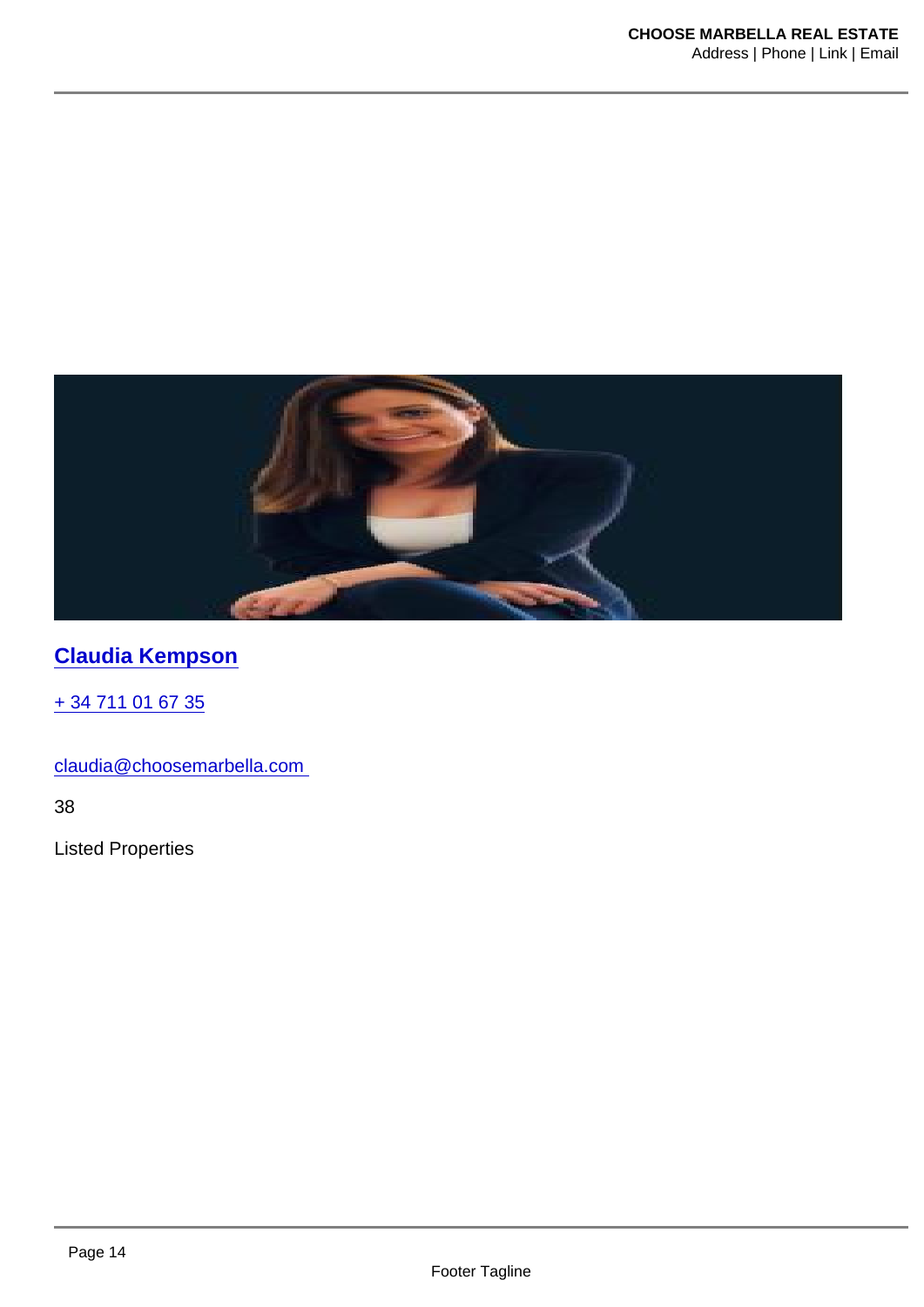[Veselina Edwards](https://choosemarbella.com/agent/veselina-vasileva/)

[+34711016735](tel:+34711016735)

vesi@choosemarbella.com

34

Listed Properties

>Choose Marbella dealt with our sale from start to finish. They made the whole process painless and we felt everything was taken care of before we even had to ask!

Sarah Thorne

Check out recent

# News & Updates

All the property news for Marbella.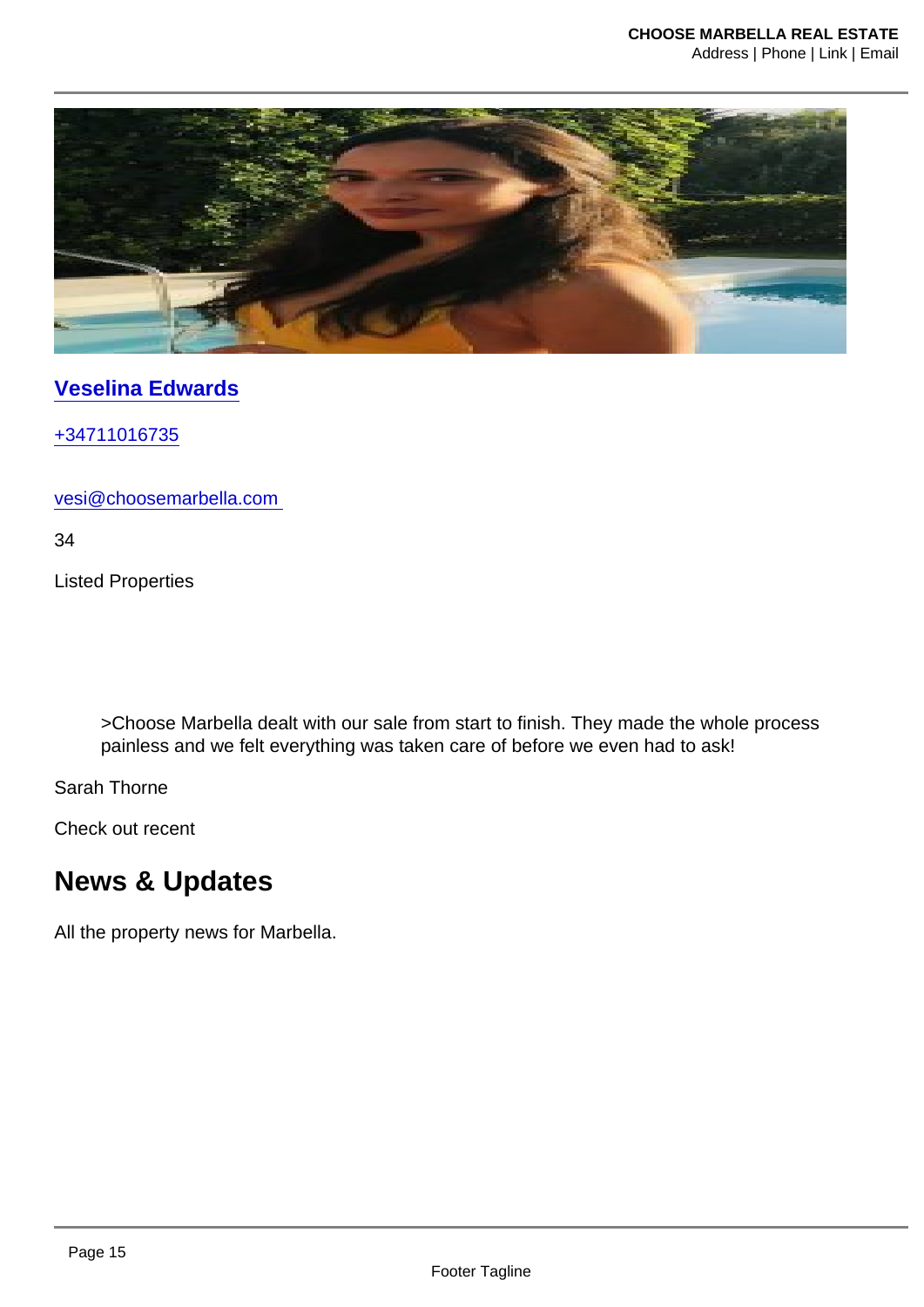May 18, 2022 In [blog](https://choosemarbella.com/category/blog/)

[12 Upgrades to Increase Resale Value](https://choosemarbella.com/12-upgrades-to-increase-resale-value/)

Did you know many homeowners have been working on home renovations? Finish some home upgrades…

ByJan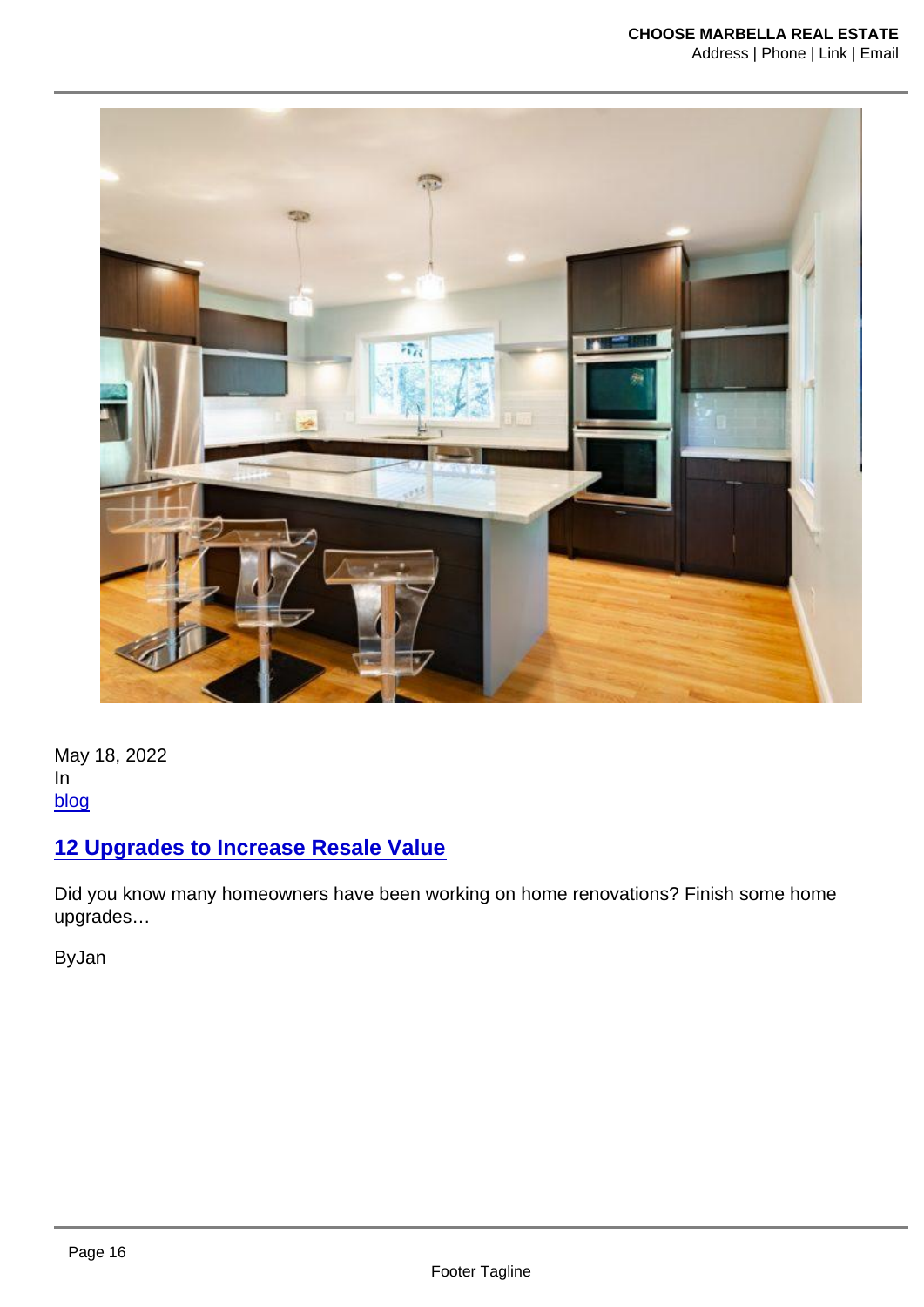May 4, 2022 In [blog](https://choosemarbella.com/category/blog/)

[Penthouse Living: The Perks Are Sky High?](https://choosemarbella.com/penthouse-living-the-perks-are-sky-high￼/)

What is a penthouse? Penthouses are known as the best units in a building located on the...

ByJan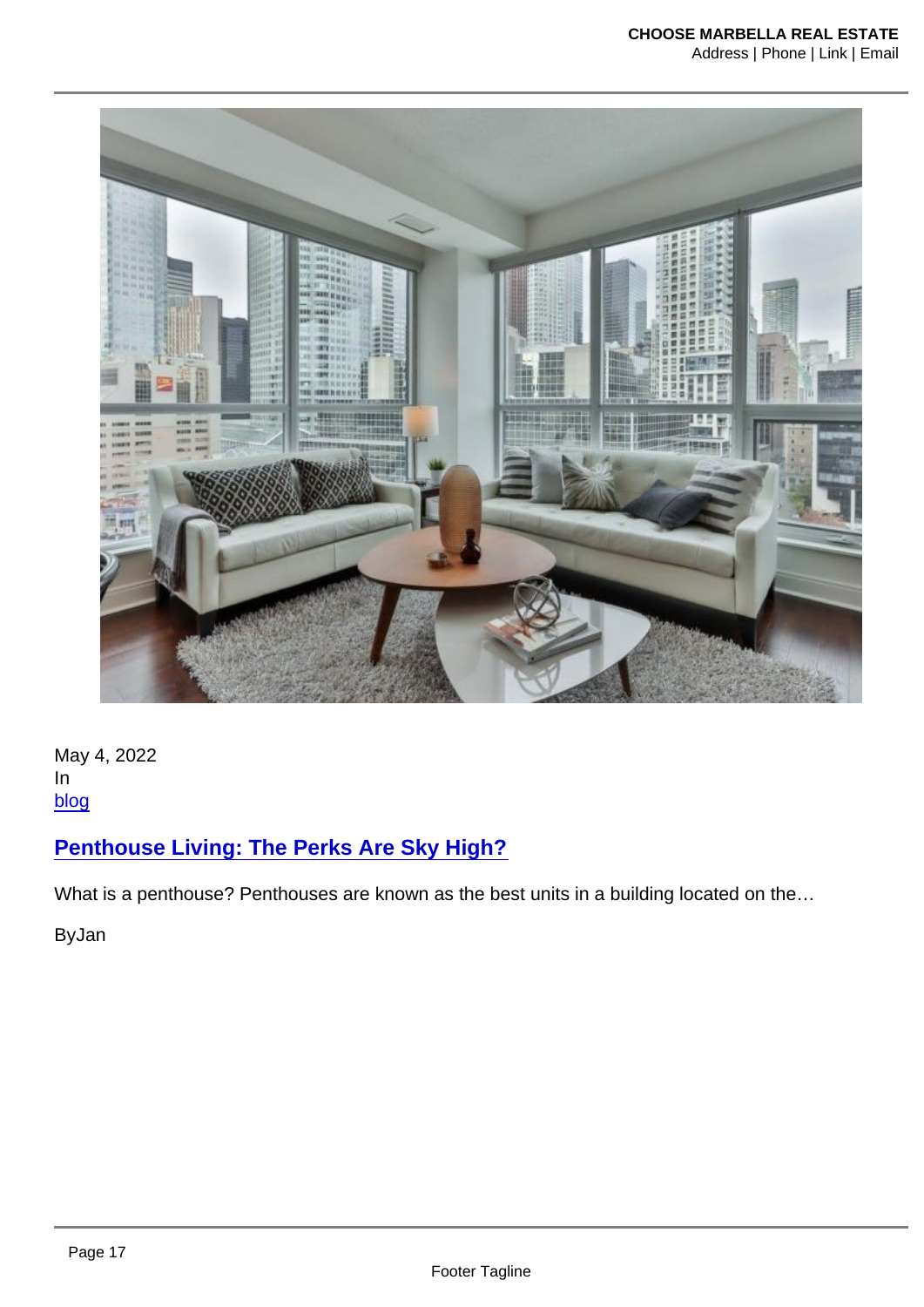March 22, 2022 In **[Luxury](https://choosemarbella.com/category/luxury/)** 

[Housing in Spain: Should You Rent or Buy?](https://choosemarbella.com/housing-in-spain-should-you-rent-or-buy/)

The amount of foreigners buying property in Spain has tripled in only ten years. 12.6 percent…

ByJan

WHY US

# We invest in the sale of your property.

Exposing your property to the entire market.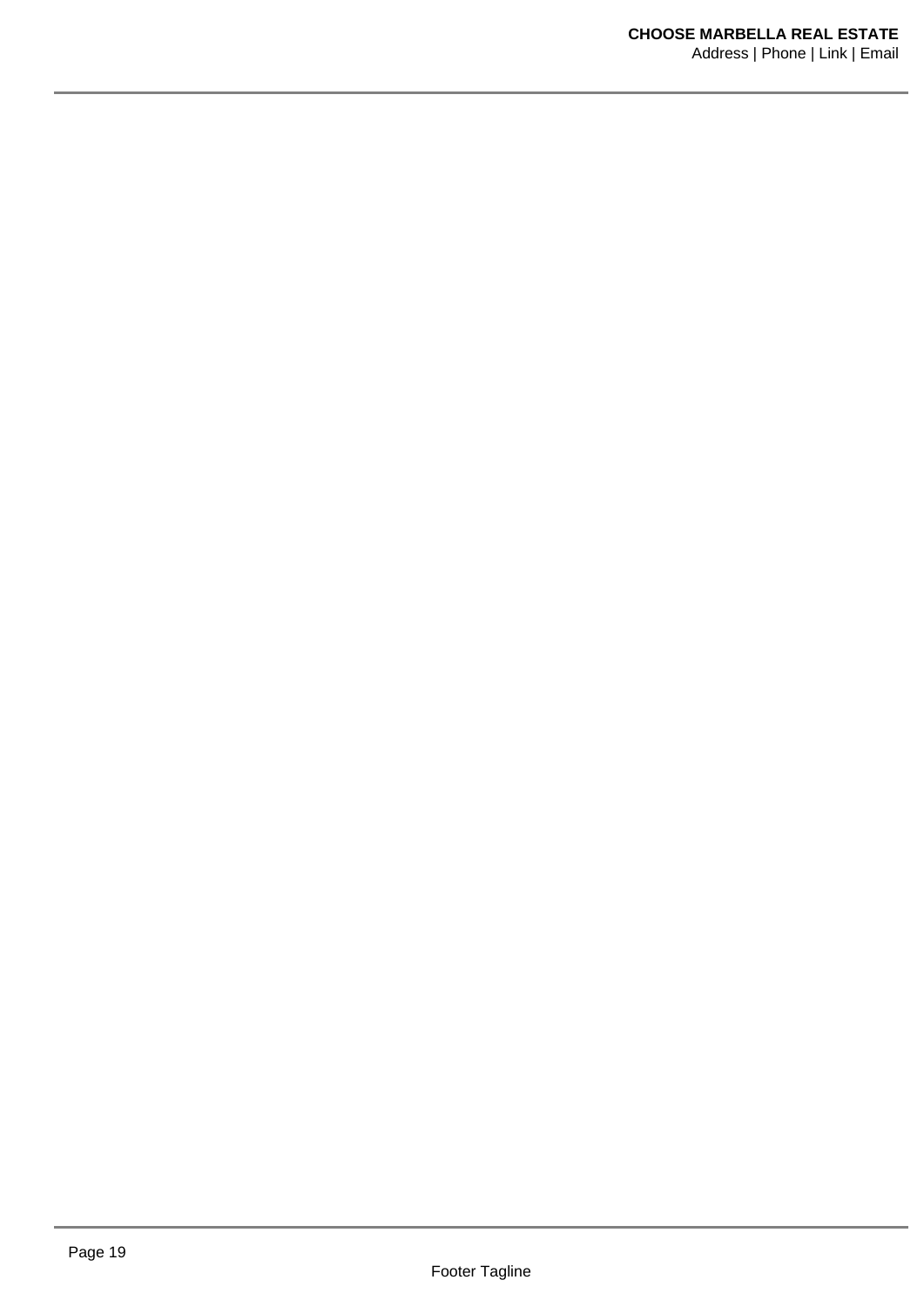

### **Google Advertising Campaigns**

We invest heavily in Google Ads. It is our ultimate goal to get your proerty in front of the right potential client.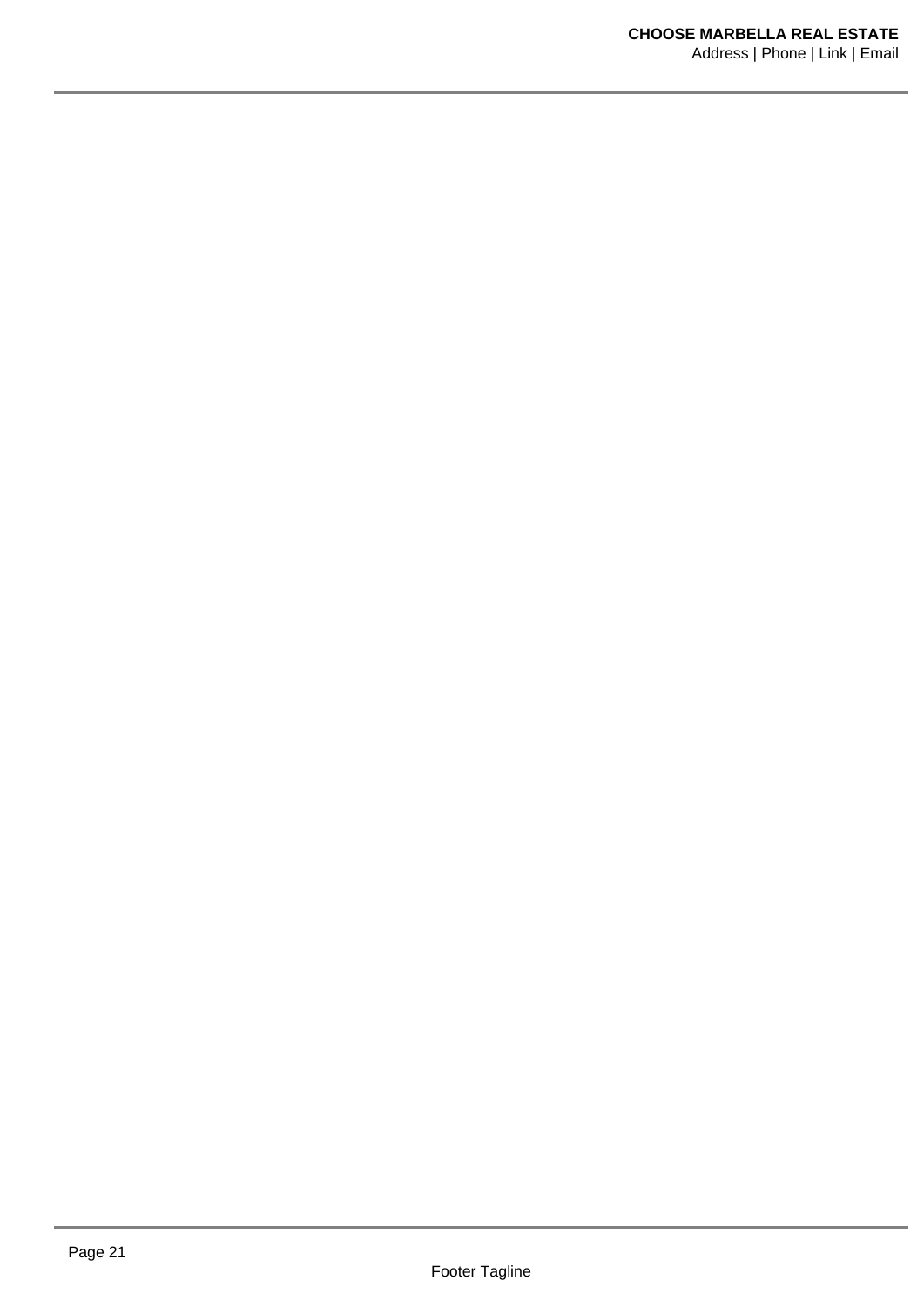

### **Facebook Advertising Campaigns**

Facebook is a big part of many peoples social engagement on a daily basis. Engaging with this area is a must.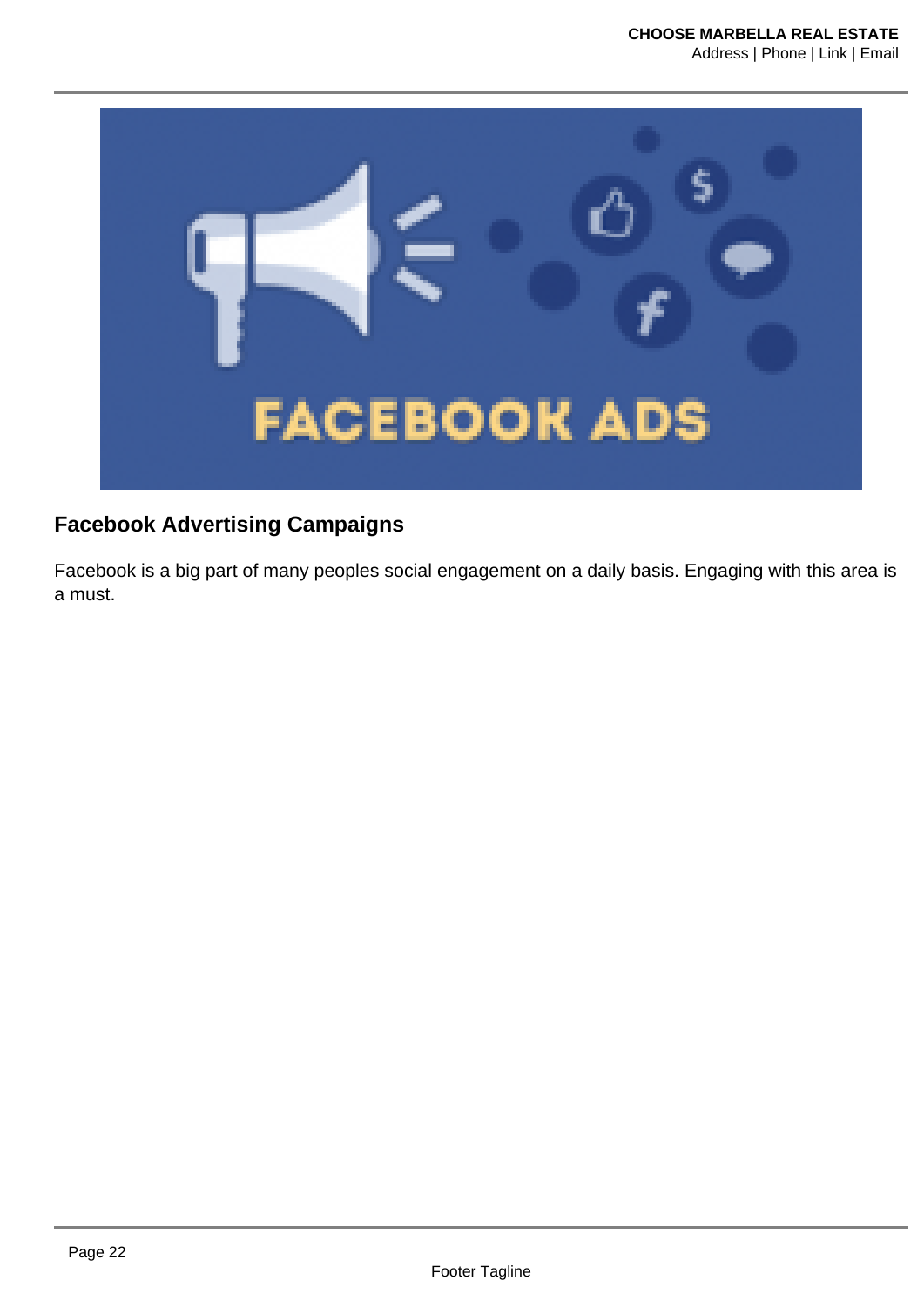

#### **Instagram Advertising Campaigns**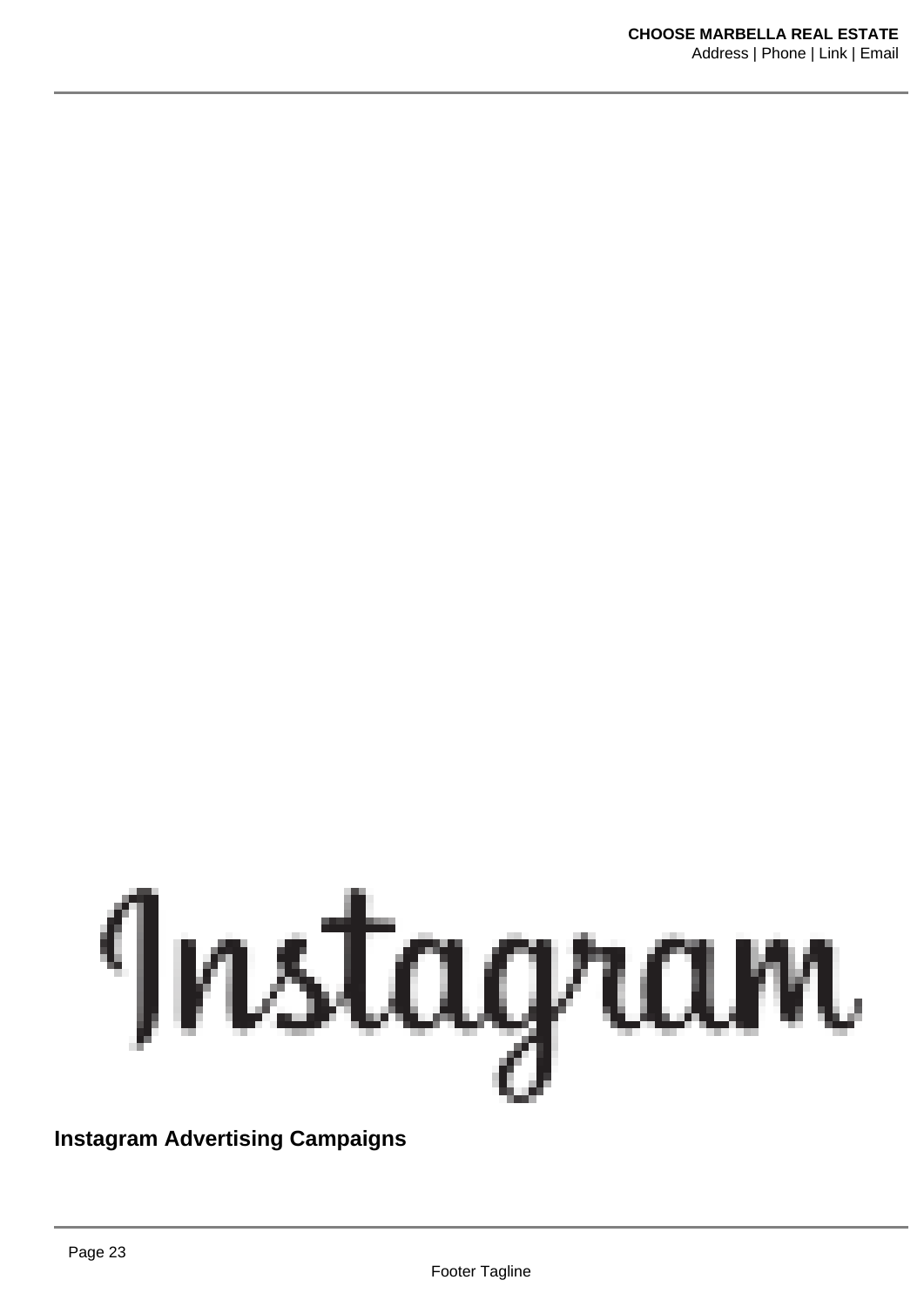Instagram photo and video sharing social networking service is a valuable tool to our marketing portfolio.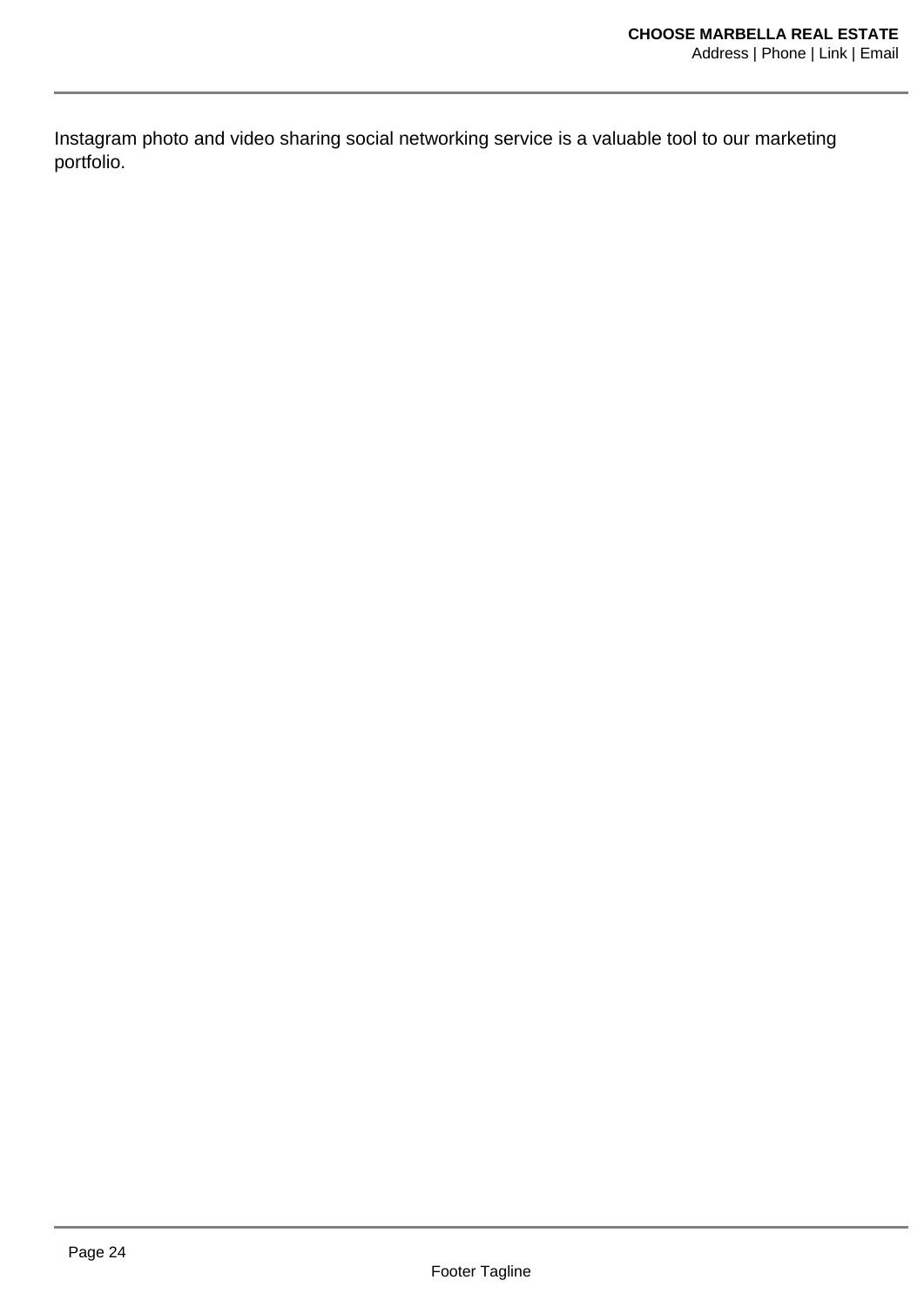

#### **LinkedIn Networking and Advertising**

We connect and network with corporate professionals which in turn generates more coverage of our brand and properties.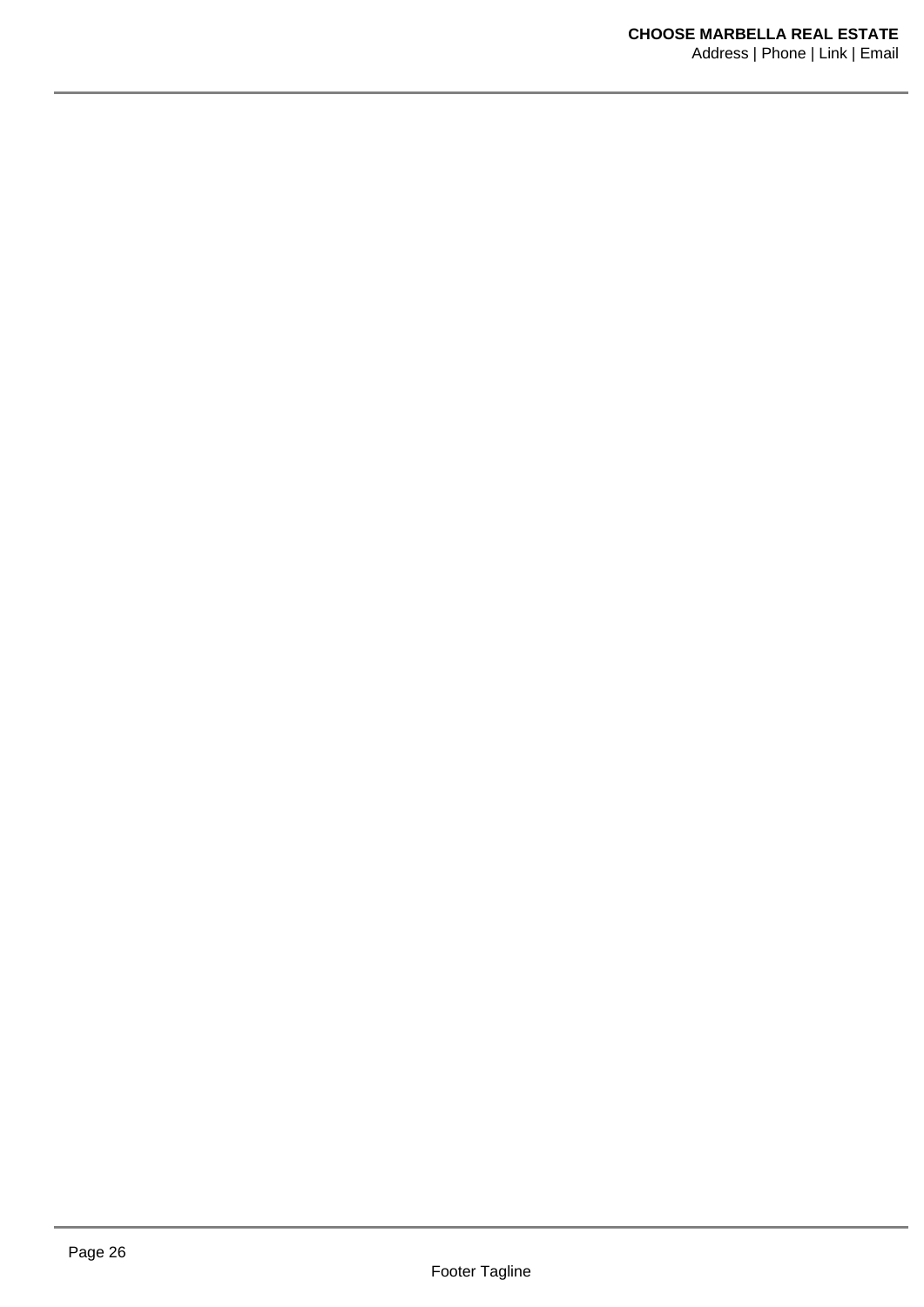

### **Search Engine Optimisation**

Our website is optimised to reach all areas of the world in natural listings.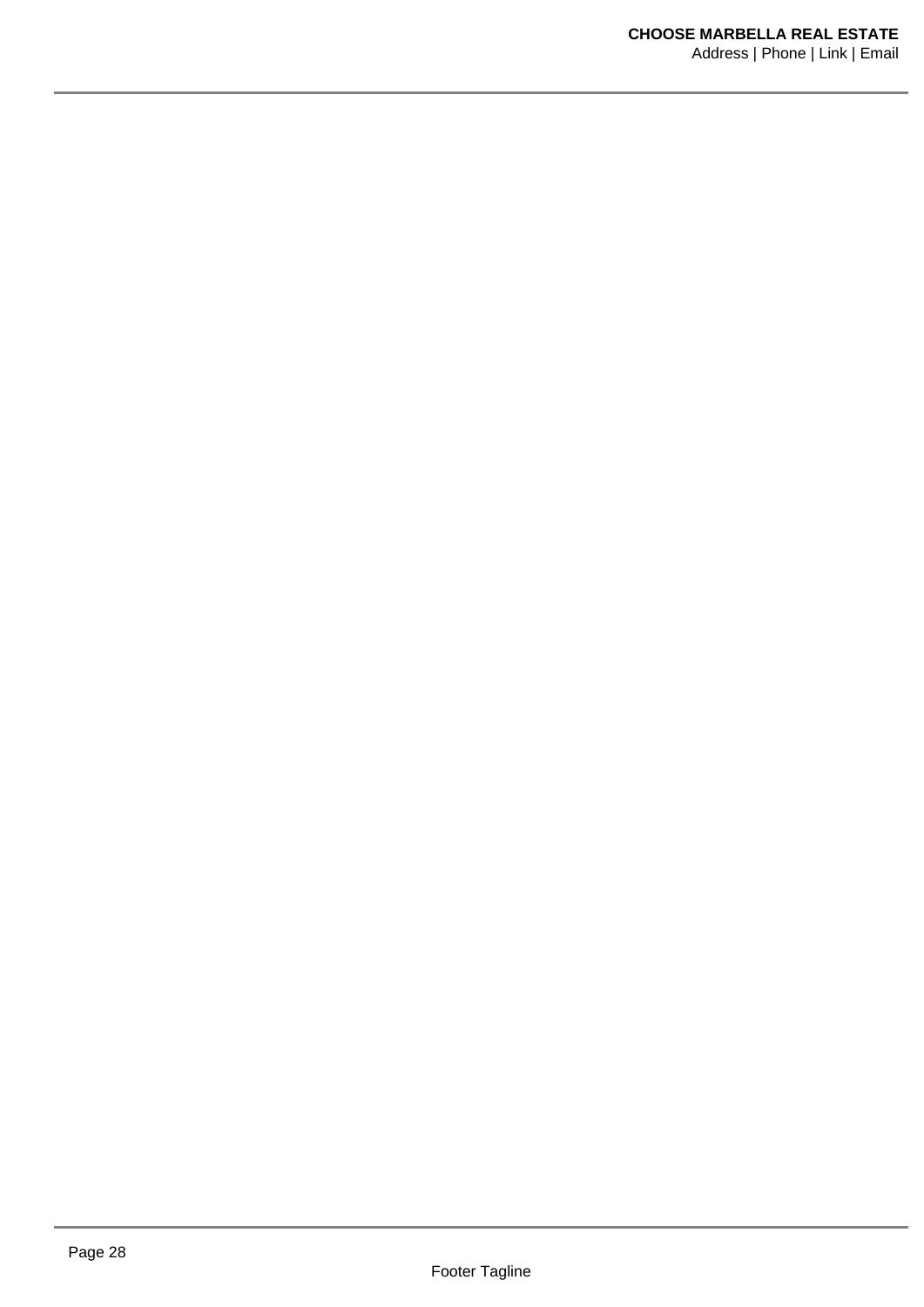Help our customers in all areas.

We help our clients in all areas. Property maintenance, cleaning, storage, presentation and anywhere we can.

Looking for More?

Talk to our experts or Browse through more property for sale in Marbella..

[Get In Touch](https://choosemarbella.com/contact-us/) [Browse More](https://choosemarbella.com/properties-search/)

Collaboration

### **Partners**

We are honoured to work with these amazing partners.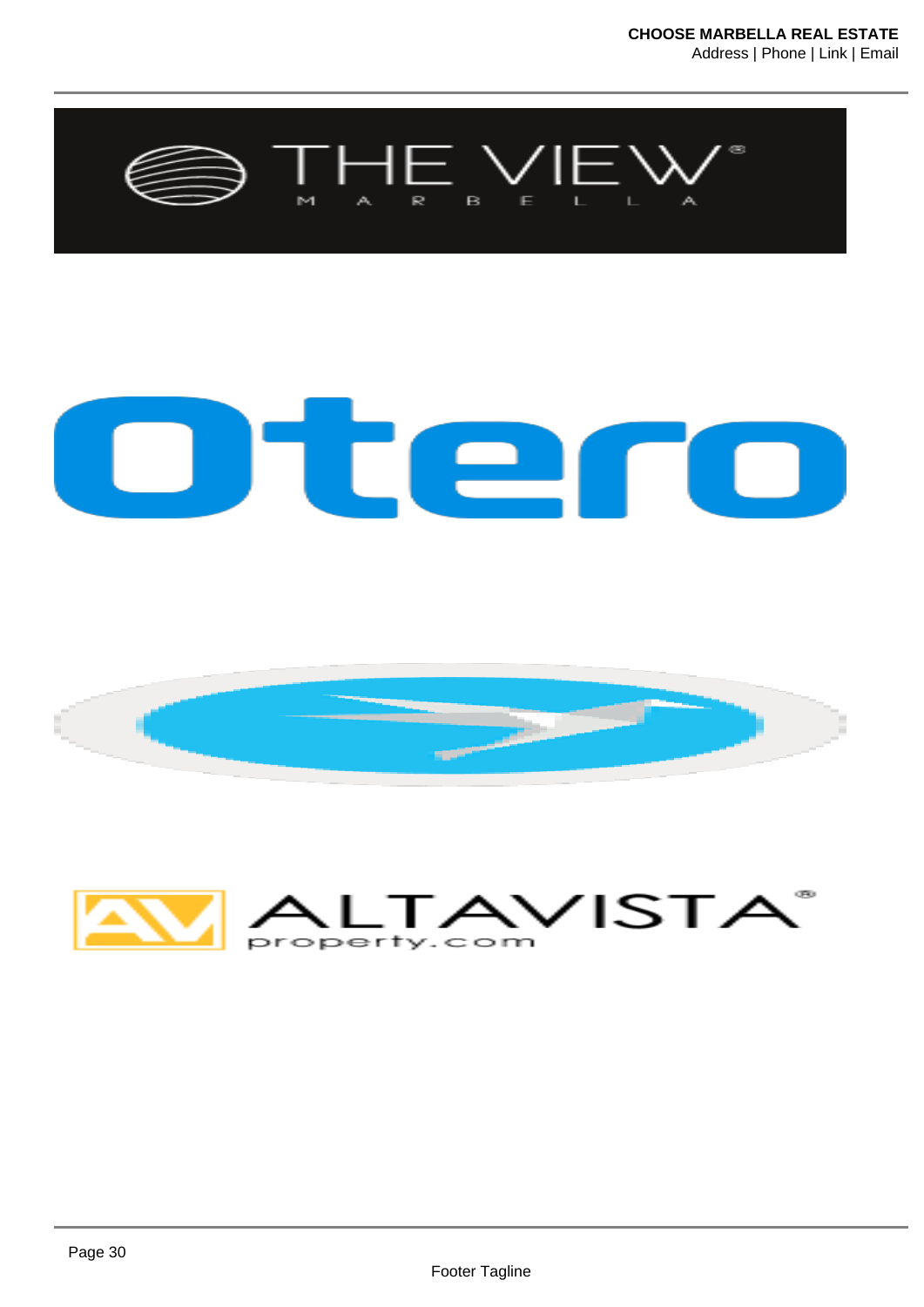[View Property](https://choosemarbella.com/property/villa-don-pedro-estepona/)  Villa to reform

### [Villa Don Pedro Estepona](https://choosemarbella.com/property/villa-don-pedro-estepona/)

Villa located in Don Pedro Estepona for sale. Situated on…

Bedrooms

4 Bathrooms

4 Area

300 m2 For Sale

€595,000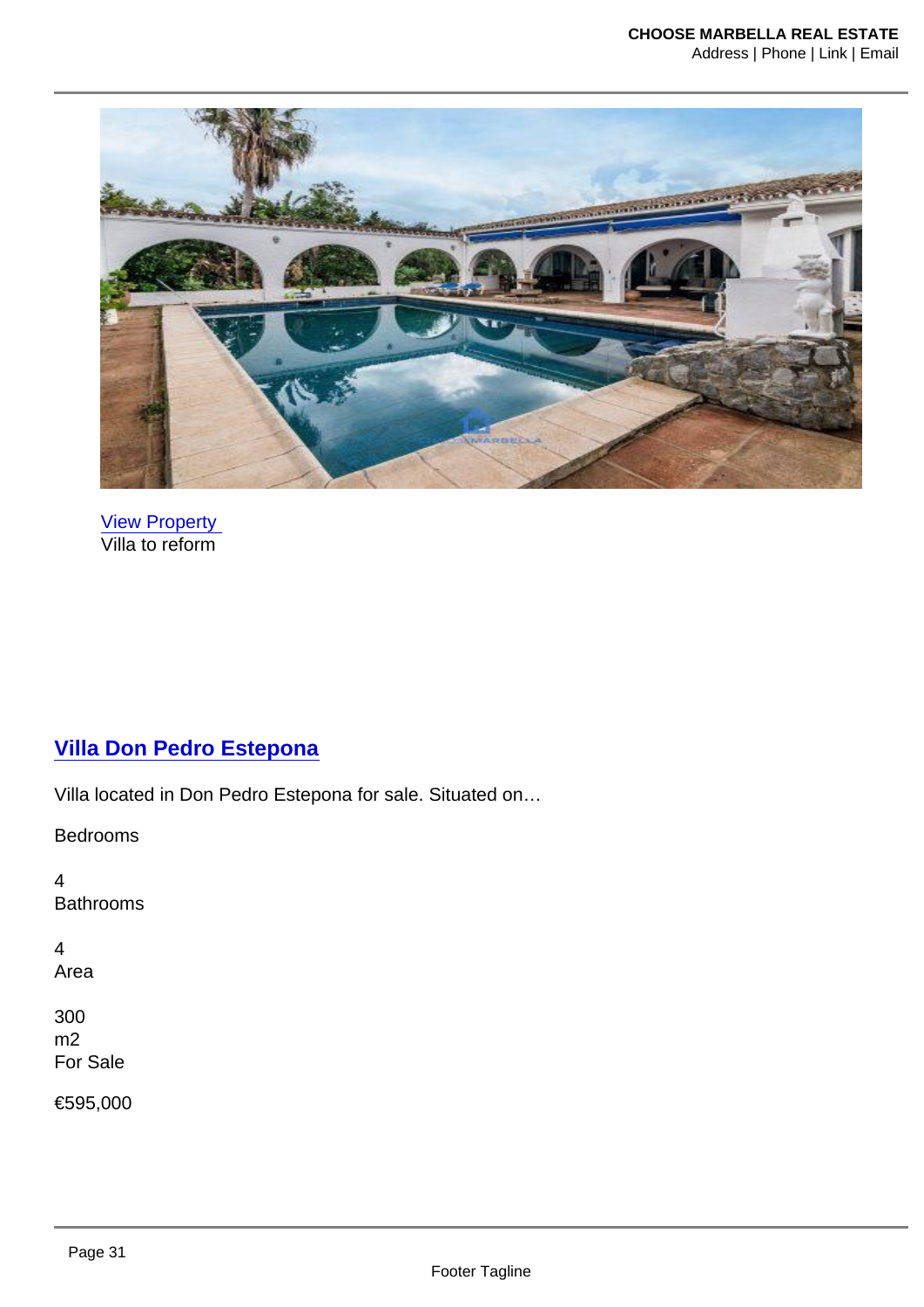[View Property](https://choosemarbella.com/property/villa-for-sale-bahia-de-marbella/)  Luxury property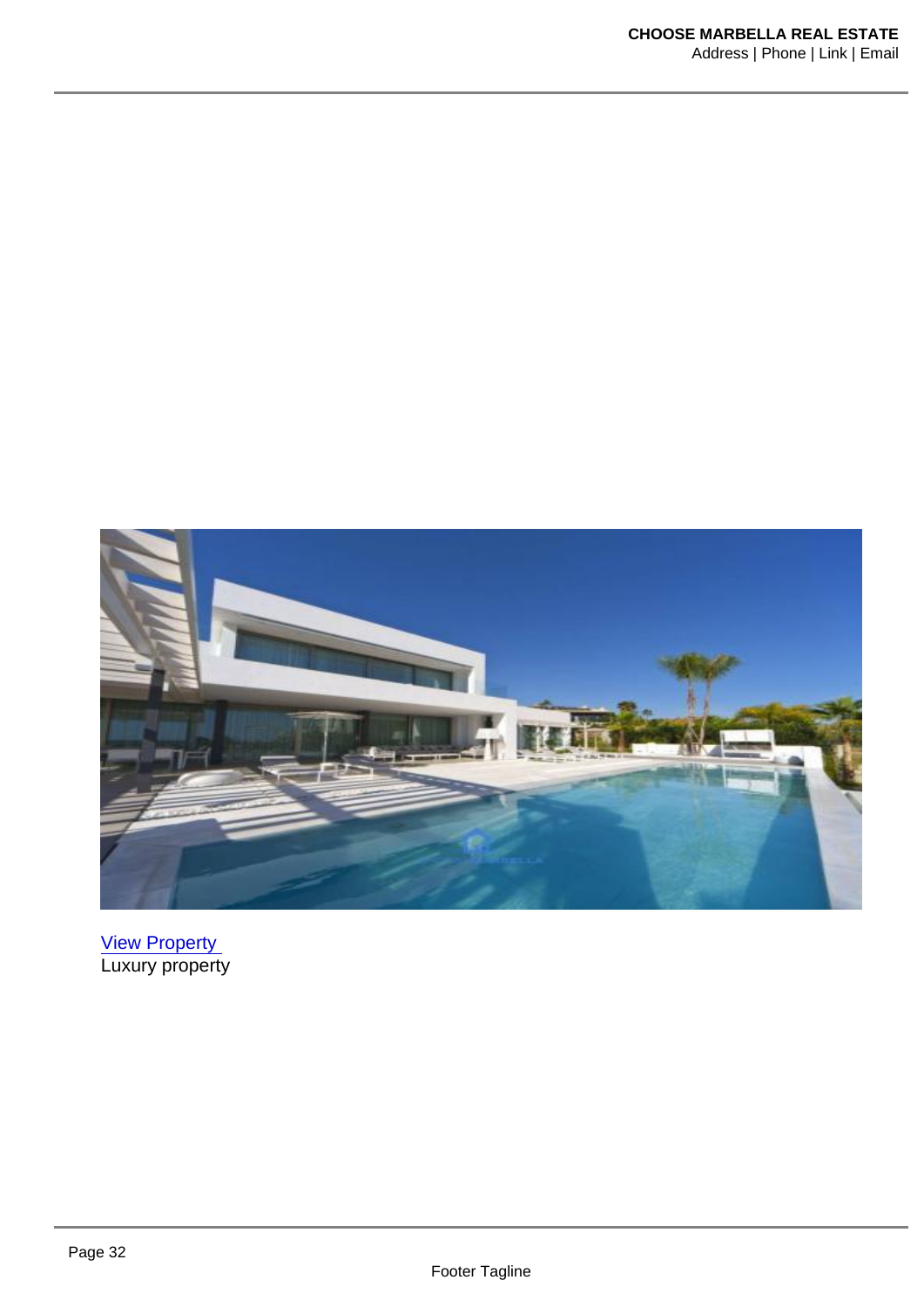#### [Villa for sale Bahia de Marbella](https://choosemarbella.com/property/villa-for-sale-bahia-de-marbella/)

Villa for sale Bahia de Marbella An ultramodern villa for…

Bedrooms

5 **Bathrooms** 

6 Area

1557 m2 For Sale

€7,900,000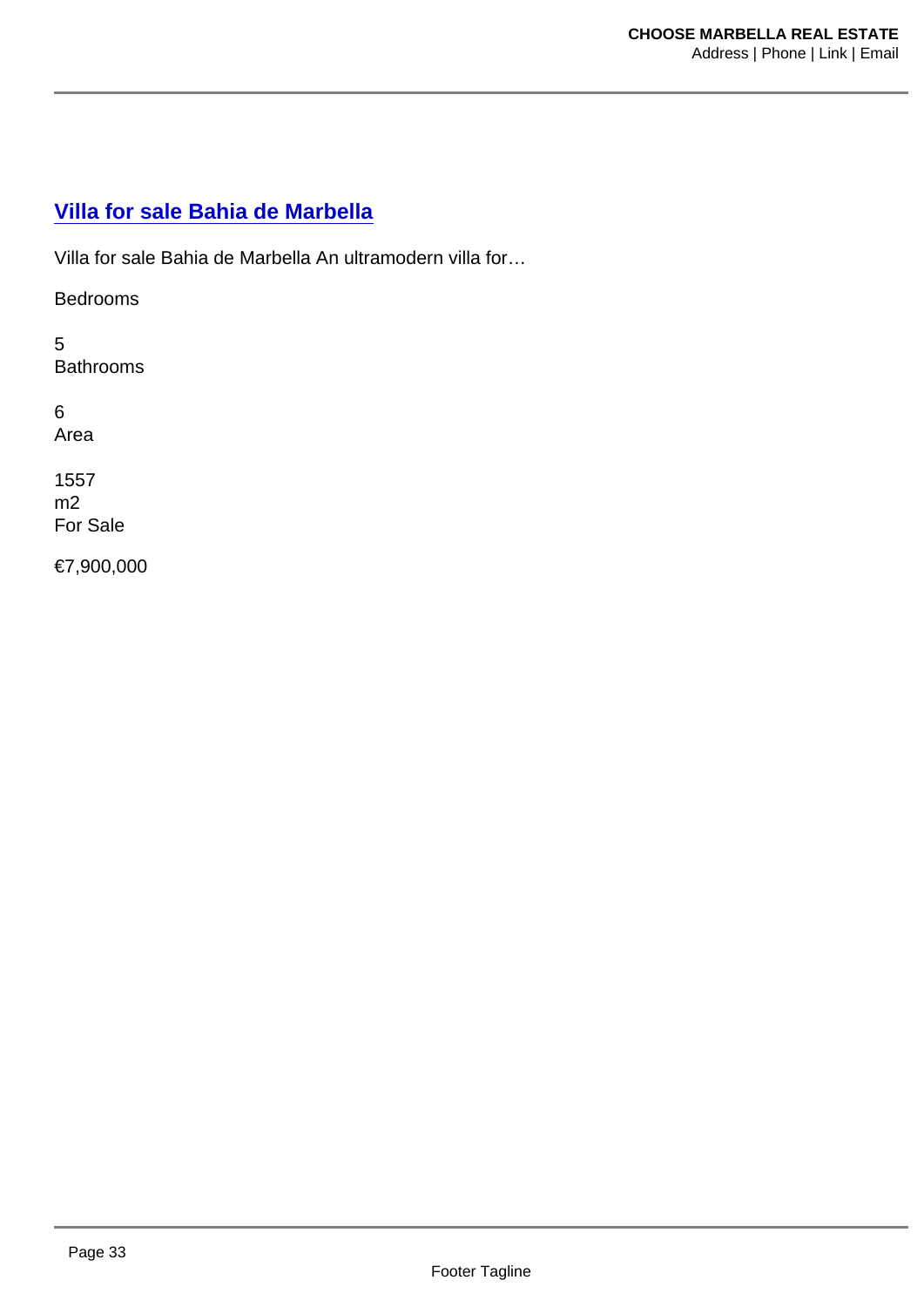[View Property](https://choosemarbella.com/property/bahia-de-estepona-3-bedroom-penthouse/)  Beachfront property

#### [Bahia de Estepona 3 Bedroom Penthouse](https://choosemarbella.com/property/bahia-de-estepona-3-bedroom-penthouse/)

Bahia de Estepona 3 Bedroom Penthouse We are proud to…

Bedrooms

3 Bathrooms

2.5 Area

151 m2 For Sale

€695,000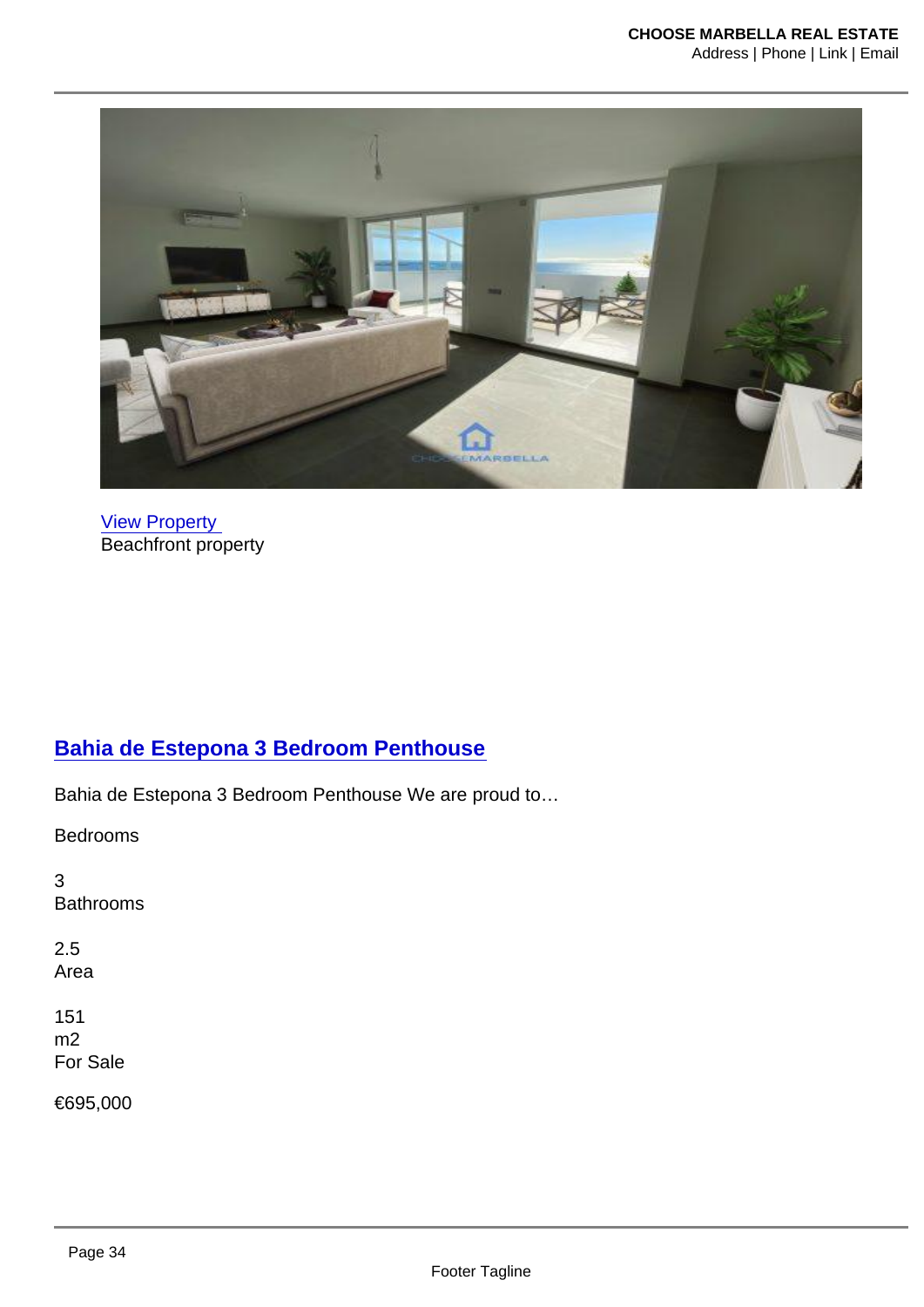[View Property](https://choosemarbella.com/property/alanda-de-los-flamingos/)  Beautiful home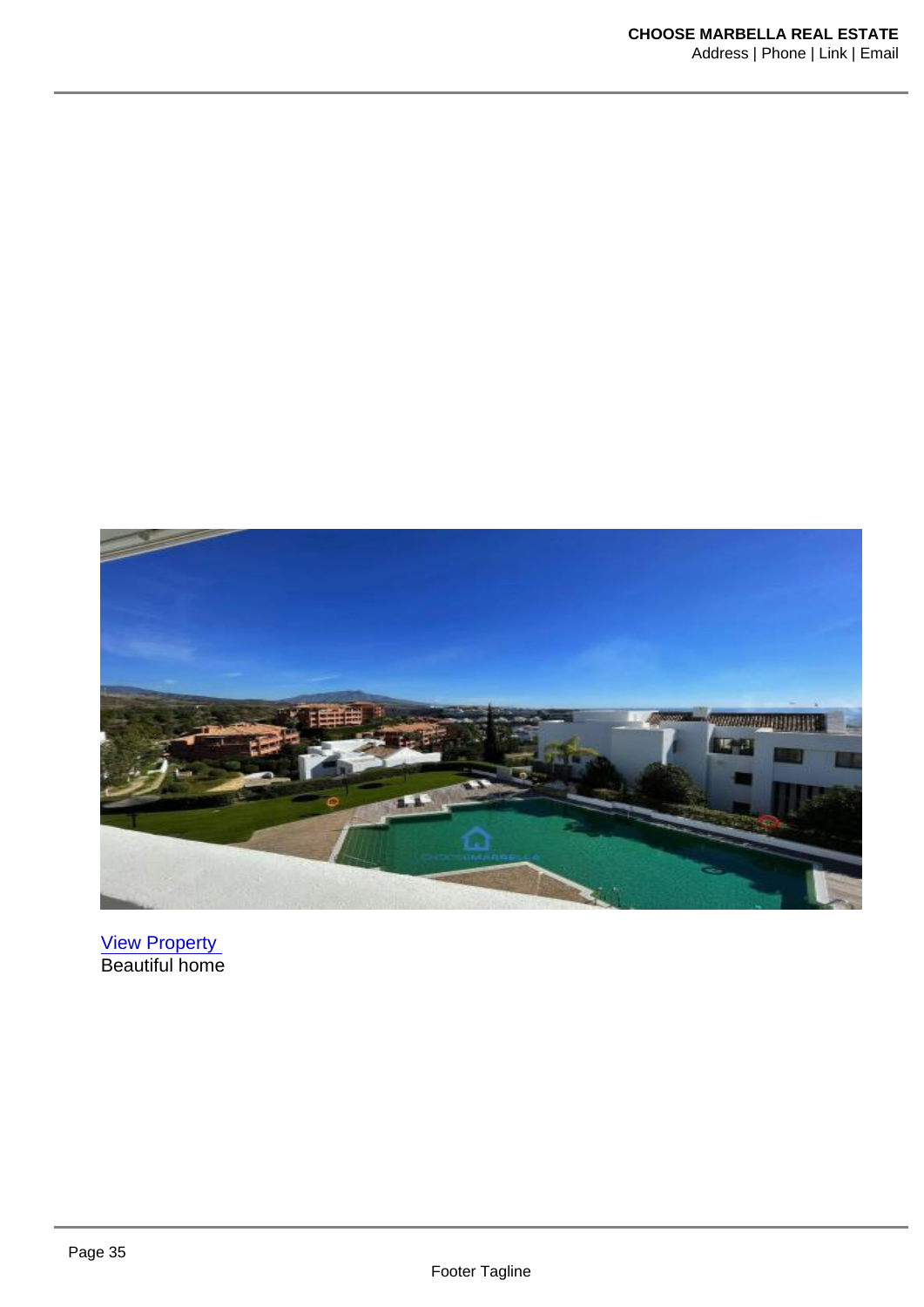#### [Alanda de Los Flamingos](https://choosemarbella.com/property/alanda-de-los-flamingos/)

A beautiful two bedroom apartment situated within the exclusive development…

Bedrooms

2 **Bathrooms** 

2 Area

120 m2 For Sale

€650,000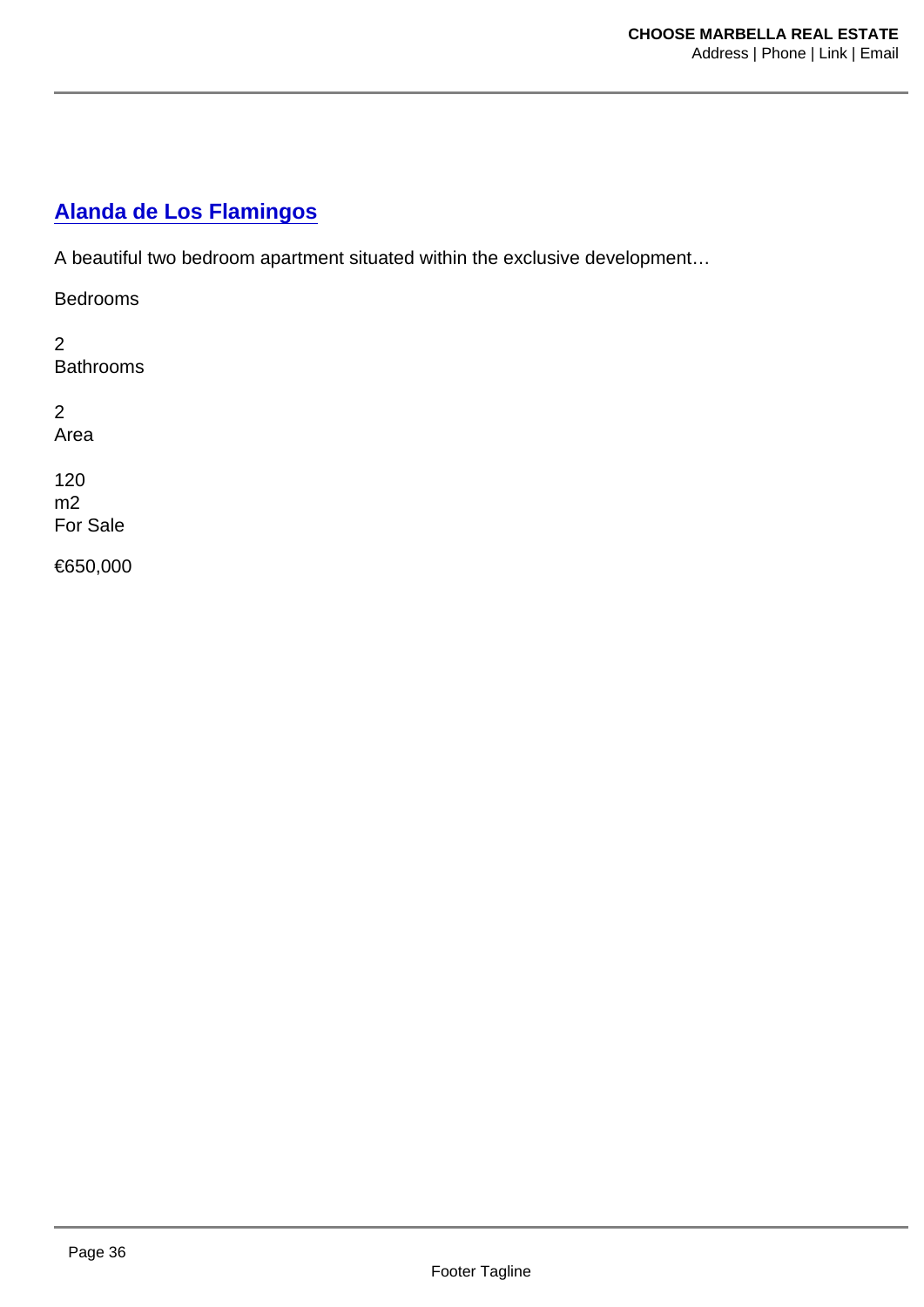[View Property](https://choosemarbella.com/property/arroyo-beach/)  **Brand new property** 

#### [Arroyo Beach](https://choosemarbella.com/property/arroyo-beach/)

Arroyo Beach, Estepona. Arroyo Beach is located in Estepona and…

Bedrooms

2 Bathrooms

2 Area

90 For Sale

Prices from €272,800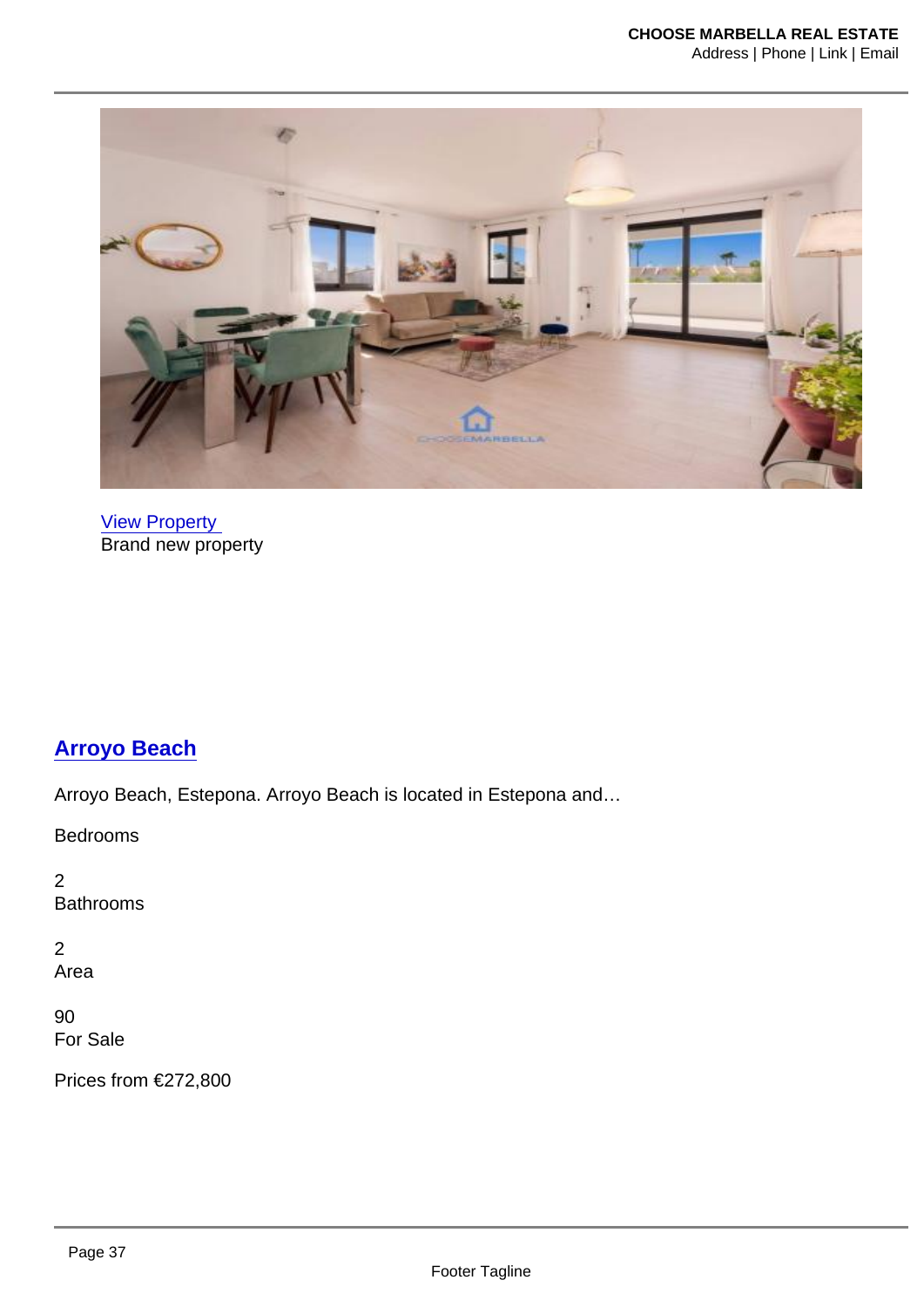[View Property](https://choosemarbella.com/property/emare-estepona/)  Beachfront property

### [Emare Estepona](https://choosemarbella.com/property/emare-estepona/)

Emare Estepona Close to the water's edge Emare is an…

Bedrooms

4 Bathrooms

4.5 Area

320 m2 For Sale

€3,850,000

#### [1](https://choosemarbella.com/wp-admin/admin-ajax.php) [2](https://choosemarbella.com/wp-admin/admin-ajax.php?paged=2) [3](https://choosemarbella.com/wp-admin/admin-ajax.php?paged=3) [4](https://choosemarbella.com/wp-admin/admin-ajax.php?paged=4) [Next](https://choosemarbella.com/wp-admin/admin-ajax.php?paged=2)